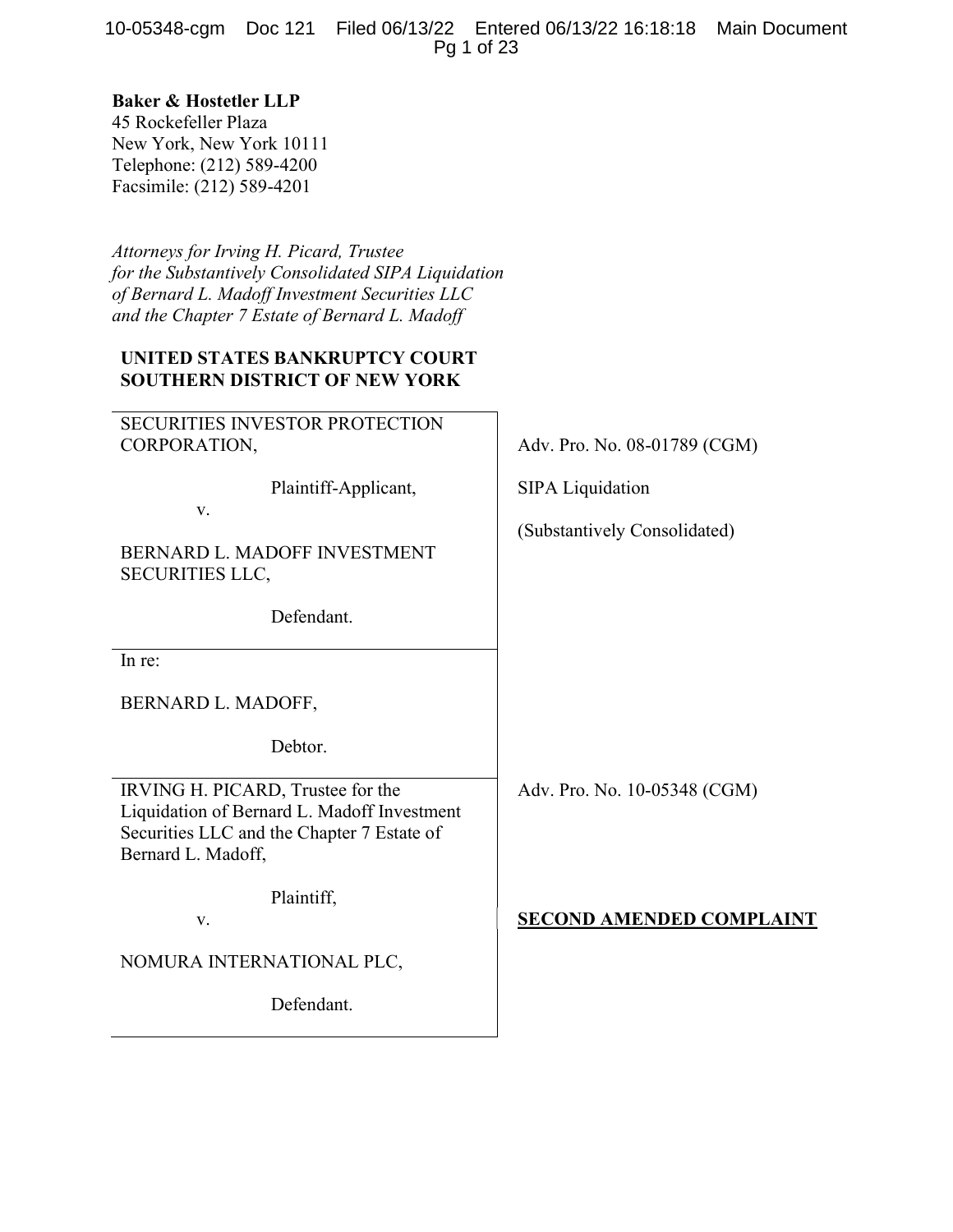#### 10-05348-cgm Doc 121 Filed 06/13/22 Entered 06/13/22 16:18:18 Main Document Pg 2 of 23

Irving H. Picard, as trustee (the "Trustee") for the liquidation of Bernard L. Madoff Investment Securities LLC ("BLMIS"), under the Securities Investor Protection Act, 15 U.S.C. §§ 78aaa–lll ("SIPA"), substantively consolidated with the chapter 7 estate of Bernard L. Madoff ("Madoff"), by and through his undersigned counsel, for his Second Amended Complaint against Nomura International plc ("Nomura"), alleges the following:

### I. NATURE OF THE PROCEEDING

1. This adversary proceeding is part of the Trustee's continuing efforts to recover BLMIS customer property, as defined by SIPA § 78lll(4), that was stolen as part of the massive Ponzi scheme perpetrated by Bernard L. Madoff and others.

2. With this Second Amended Complaint, the Trustee seeks to recover approximately \$34,074,372 in subsequent transfers of BLMIS customer property that Nomura received from Fairfield Sentry Limited ("Sentry") and Fairfield Sigma Limited ("Sigma") (together, the "Fairfield Funds").

3. With the specific purpose of having funds invested with BLMIS in New York and profiting from those investments, Nomura invested with multiple BLMIS feeder funds, including the Fairfield Funds and Harley International (Cayman) Ltd. ("Harley"). Sentry, Sigma, and Harley were among the various investment vehicles that invested all or substantially all of their assets with BLMIS.

4. Sigma did not invest directly with BLMIS, but invested all of its assets in Sentry, serving solely as a vehicle for converting its shareholders' Euro-denominated investments into U.S. Dollars and purchasing Sentry shares.

5. Nomura received at least \$20,013,186 in subsequent transfers of BLMIS customer property from Sentry.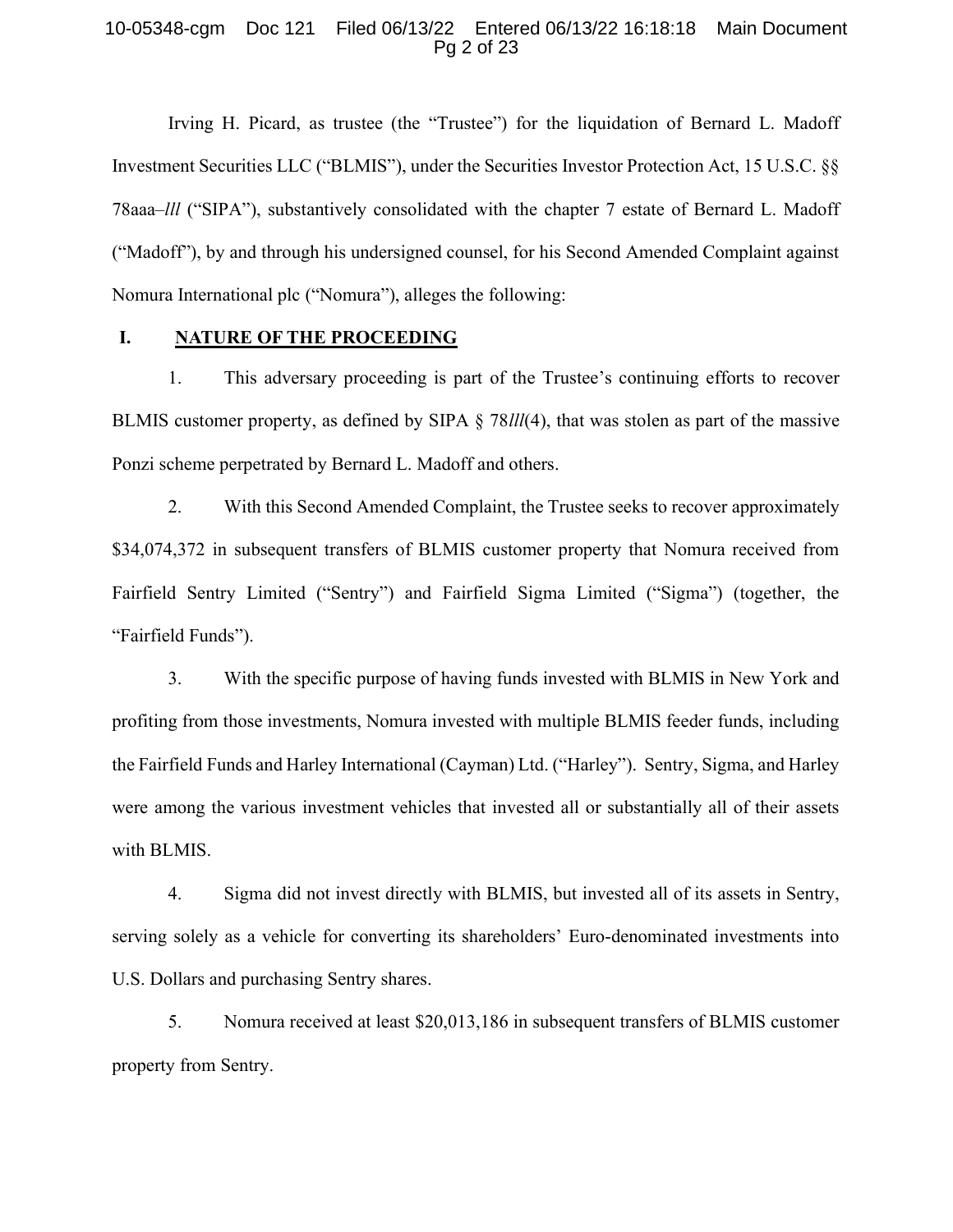#### 10-05348-cgm Doc 121 Filed 06/13/22 Entered 06/13/22 16:18:18 Main Document Pg 3 of 23

6. Nomura received at least \$14,061,186 in subsequent transfers of BLMIS customer property from Sigma.

7. In a separate adversary proceeding, the Trustee also seeks to recover \$24,449,920 in subsequent transfers of BLMIS customer property that Nomura received from Harley. See Picard v. Nomura International plc, Adv. Pro. No. 11-02759 (Bankr. S.D.N.Y. 2011).

# II. SUBJECT MATTER JURISDICTION AND VENUE

8. This is an adversary proceeding commenced in this Court, in which the main underlying SIPA proceeding, No. 08-01789 (CGM) (the "SIPA Proceeding"), is pending. The SIPA Proceeding was originally brought in the United States District Court for the Southern District of New York as Securities Exchange Commission v. Bernard L. Madoff Investment Securities LLC et al., No. 08 CV 10791 (the "District Court Proceeding") and has been referred to this Court. This Court has jurisdiction over this adversary proceeding under 28 U.S.C. § 1334(b) and (e)(1), and 15 U.S.C.  $\S$  78eee(b)(2)(A) and (b)(4).

9. This is a core proceeding under 28 U.S.C. § 157(b)(2)(A), (F), (H), and (O). The Trustee consents to the entry of final orders or judgment by this Court if it is determined that consent of the parties is required for this Court to enter final orders or judgment consistent with Article III of the U.S. Constitution.

10. Venue in this judicial district is proper under 28 U.S.C. § 1409.

11. This adversary proceeding is brought under SIPA §§ 78fff(b) and 78fff-2(c)(3), 11 U.S.C. §§ 105(a) and 550, and other applicable law.

#### III. BACKGROUND, THE TRUSTEE, AND STANDING

12. On December 11, 2008 (the "Filing Date"), Madoff was arrested by federal agents for criminal violations of federal securities laws, including securities fraud, investment adviser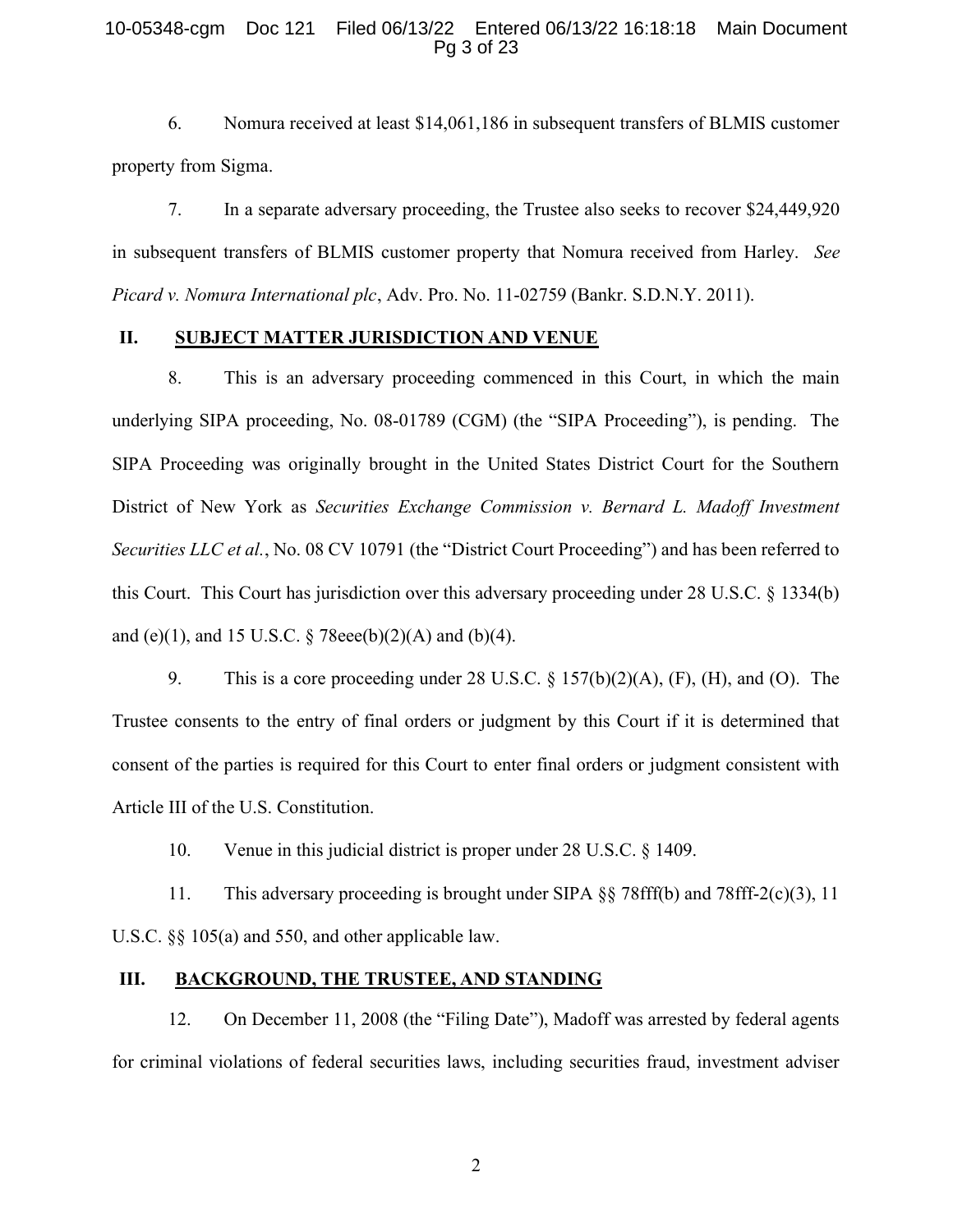#### 10-05348-cgm Doc 121 Filed 06/13/22 Entered 06/13/22 16:18:18 Main Document Pg 4 of 23

fraud, and mail and wire fraud. Contemporaneously, the Securities and Exchange Commission ("SEC") commenced the District Court Proceeding.

13. On December 15, 2008, under SIPA § 78eee(a)(4)(A), the SEC consented to combining its action with an application by the Securities Investor Protection Corporation ("SIPC"). Thereafter, under SIPA  $\S$  78eee(a)(4)(B), SIPC filed an application in the District Court alleging, among other things, that BLMIS could not meet its obligations to securities customers as they came due and its customers needed the protections afforded by SIPA.

14. Also on December 15, 2008, Judge Stanton granted SIPC's application and entered an order pursuant to SIPA, which, in pertinent part:

- (a) appointed the Trustee for the liquidation of the business of BLMIS pursuant to SIPA  $\S$  78eee(b)(3);
- (b) appointed Baker & Hostetler LLP as counsel to the Trustee pursuant to SIPA  $\S$  78eee(b)(3); and
- (c) removed the case to this Court pursuant to SIPA  $\S$  78eee(b)(4).

15. By orders dated December 23, 2008 and February 4, 2009, respectively, this Court approved the Trustee's bond and found that the Trustee was a disinterested person. Accordingly, the Trustee is duly qualified to serve and act on behalf of the estate.

16. On April 13, 2009, an involuntary bankruptcy petition was filed against Madoff, and on June 9, 2009, this Court substantively consolidated the chapter 7 estate of Madoff into the SIPA Proceeding.

17. At a plea hearing on March 12, 2009, in the case captioned United States v. Madoff, Case No. 09-CR-213 (DC), Madoff pleaded guilty to an 11-count criminal information filed against him by the United States Attorney for the Southern District of New York. At the plea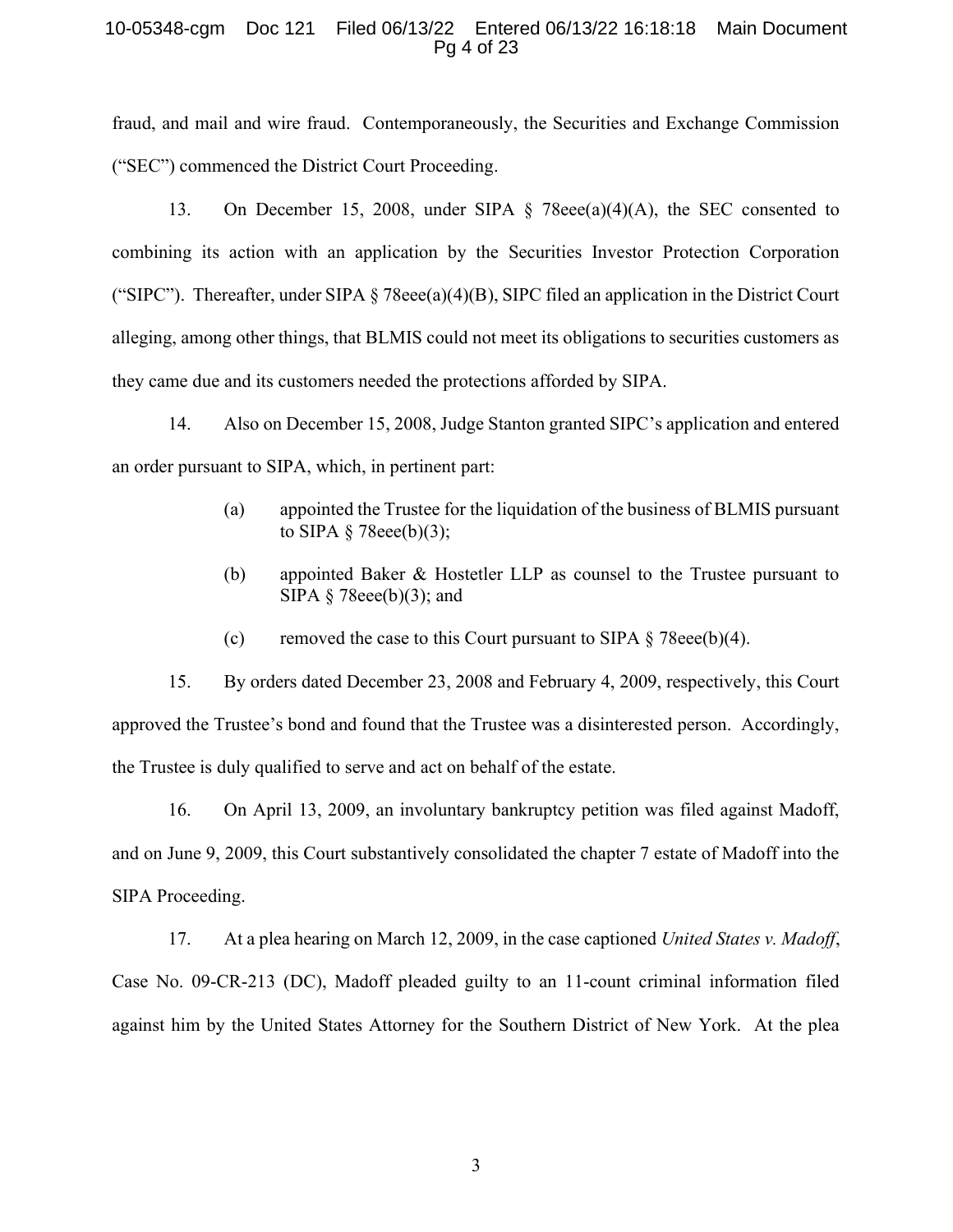#### 10-05348-cgm Doc 121 Filed 06/13/22 Entered 06/13/22 16:18:18 Main Document Pg 5 of 23

hearing, Madoff admitted he "operated a Ponzi scheme through the investment advisory side of [BLMIS]."

18. At a plea hearing on August 11, 2009, in the case captioned United States v. DiPascali, Case No. 09-CR-764 (RJS), Frank DiPascali, a former BLMIS employee, pleaded guilty to a ten-count criminal information charging him with participating in and conspiring to perpetuate the Ponzi scheme. DiPascali admitted that no purchases or sales of securities took place in connection with BLMIS customer accounts and that the Ponzi scheme had been ongoing at BLMIS since at least the 1980s.

19. At a plea hearing on November 21, 2011, in the case captioned United States v. Kugel, Case No. 10-CR-228 (LTS), David Kugel, a former BLMIS trader and manager, pleaded guilty to a six-count criminal information charging him with securities fraud, falsifying the records of BLMIS, conspiracy, and bank fraud. Kugel admitted to helping create false, backdated trades in BLMIS customer accounts beginning in the early 1970s.

20. On March 24, 2014, Daniel Bonventre, Annette Bongiorno, JoAnn Crupi, George Perez, and Jerome O'Hara were convicted of fraud and other crimes in connection with their participation in the Ponzi scheme as employees of BLMIS.

21. As the Trustee appointed under SIPA, the Trustee is charged with assessing claims, recovering and distributing customer property to BLMIS's customers holding allowed customer claims, and liquidating any remaining BLMIS assets for the benefit of the estate and its creditors. The Trustee is using his authority under SIPA and the Bankruptcy Code to avoid and recover payouts of fictitious profits and/or other transfers made by the Debtors to customers and others to the detriment of defrauded, innocent customers whose money was consumed by the Ponzi scheme.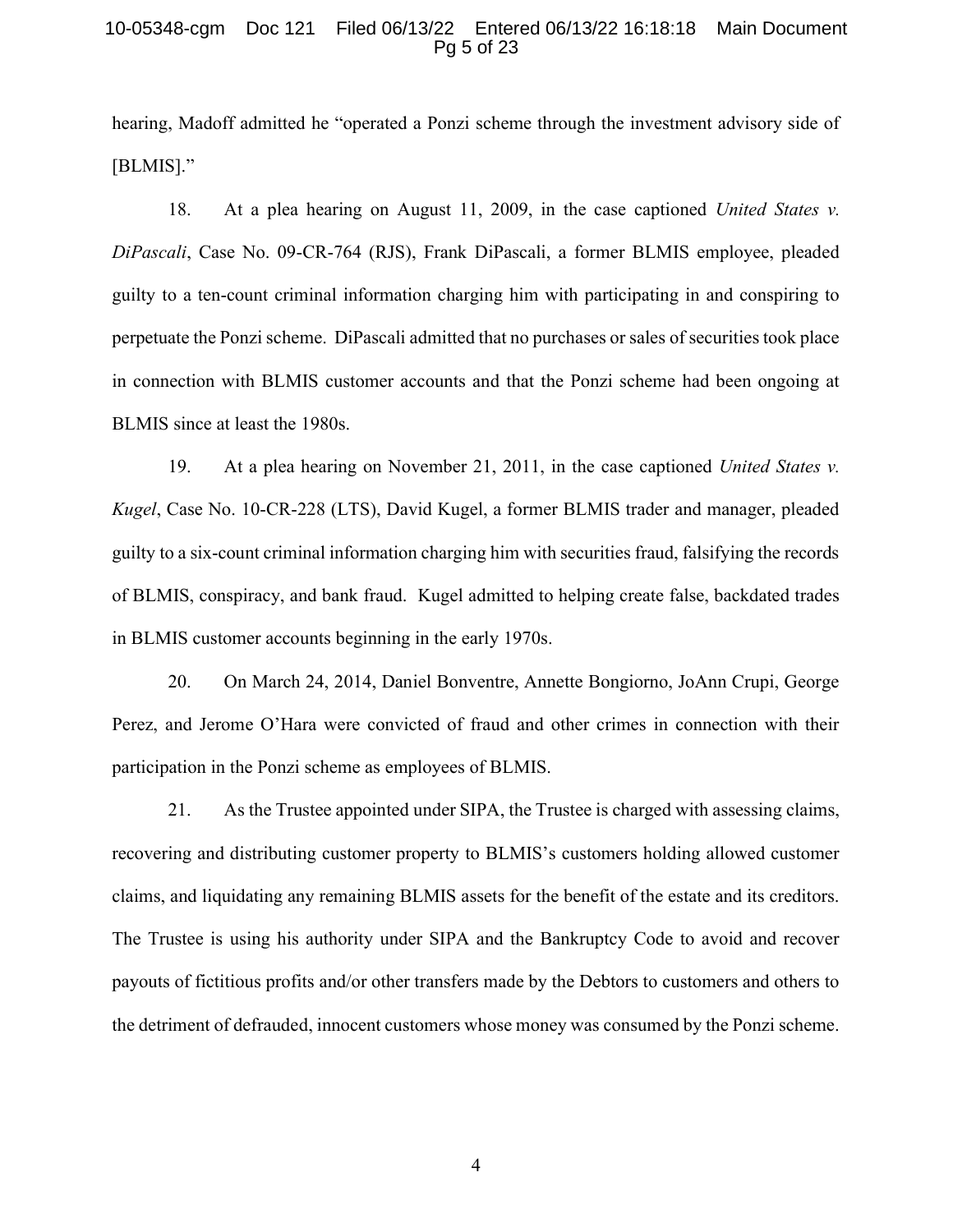#### 10-05348-cgm Doc 121 Filed 06/13/22 Entered 06/13/22 16:18:18 Main Document Pg 6 of 23

Absent this and other recovery actions, the Trustee will be unable to satisfy the claims described in subparagraphs (A) through (D) of SIPA  $\S$  78fff-2(c)(1).

22. Pursuant to SIPA  $\S$  78fff-1(a), the Trustee has the general powers of a bankruptcy trustee in a case under the Bankruptcy Code in addition to the powers granted by SIPA pursuant to SIPA § 78fff(b). Chapters 1, 3, 5 and subchapters I and II of chapter 7 of the Bankruptcy Code apply to this proceeding to the extent consistent with SIPA pursuant to SIPA  $\S$  78fff(b).

23. The Trustee has standing to bring the avoidance and recovery claims under SIPA § 78fff-1(a) and applicable provisions of the Bankruptcy Code, including 11 U.S.C. §§ 323(b), 544, and 704(a)(1), because the Trustee has the power and authority to avoid and recover transfers under Bankruptcy Code sections 544, 547, 548, 550(a), and 551, and SIPA §§ 78fff-1(a) and 78fff- $2(c)(3)$ .

#### IV. THE DEFENDANT AND NON-PARTIES

24. Defendant Nomura is incorporated under the laws of the United Kingdom. During the relevant period, Nomura's principal place of business was Nomura House, 1 St. Martin's-le-Grand, London EC1A 4NP, United Kingdom.

25. Non-party Fairfield Greenwich Group ("FGG") is a *de facto* partnership based in New York City that created, managed, and controlled Sentry and Sigma.

26. Non-party Sentry was a BLMIS feeder fund incorporated in the British Virgin Islands ("BVI") that invested substantially all of its assets with BLMIS in New York. At all relevant times, Sentry was managed and controlled by FGG from its New York headquarters.

27. Non-party Sigma was a BLMIS feeder fund incorporated in the BVI that invested all of its assets in Sentry and, therefore, substantially all of its assets with BLMIS in New York. At all relevant times, Sigma was managed and controlled by FGG from its New York headquarters.

 $\sim$  5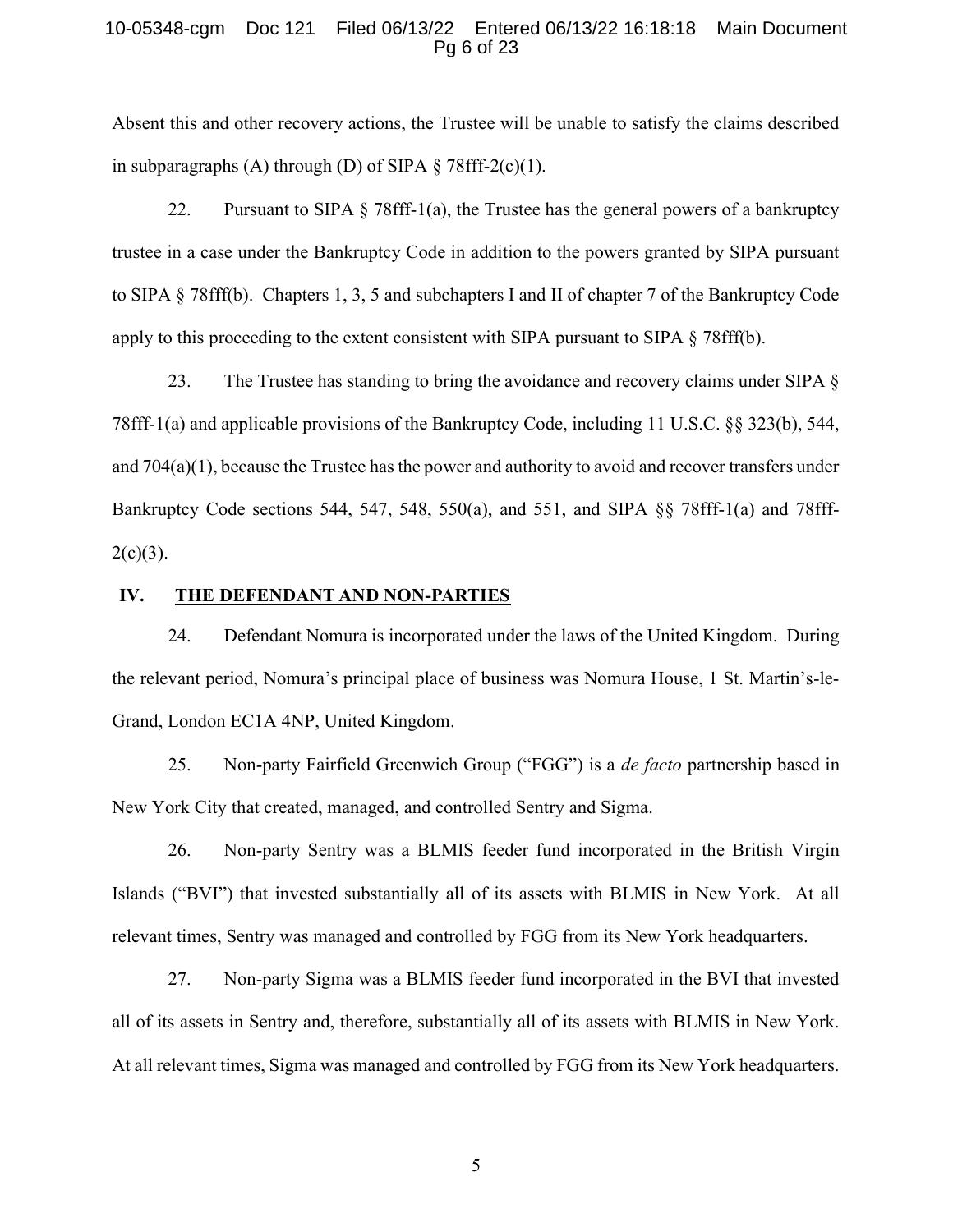#### 10-05348-cgm Doc 121 Filed 06/13/22 Entered 06/13/22 16:18:18 Main Document Pg 7 of 23

28. Non-party Harley was a Cayman-registered BLMIS feeder fund that invested all of its assets with BLMIS in New York. Harley had no employees or offices of its own. Harley acted primarily through New York-based Fix Asset Management Services, Inc.

#### V. PERSONAL JURISDICTION

29. Nomura is subject to personal jurisdiction in this judicial district because it purposely availed itself of the laws and protections of the United States and the State of New York, and knowingly accepted the rights, benefits, and privileges of conducting business in the United States and New York.

30. Nomura has been registered with the SEC as an institutional investment manager since at least 1998 and has filed required quarterly Form 13Fs since at least 1999.

31. Nomura invested in the Fairfield Funds with the specific purpose of having funds invested with BLMIS in New York and profiting therefrom.

32. Nomura knew that the Fairfield Funds invested substantially all of their assets with BLMIS in New York.

33. To invest in the Fairfield Funds, Nomura executed subscription agreements through which it affirmed having received and read the Fairfield Funds' private placement memoranda (individually "PPM," and together "PPMs") and agreed to be bound by the terms set forth in the PPMs.

34. The PPMs informed Nomura that BLMIS served as the investment advisor, prime broker, and actual custodian of the assets in Sentry's BLMIS investment advisory accounts.

35. The PPMs informed Nomura that any returns on its investments in the Fairfield Funds would be earned in New York by BLMIS's purported execution of the split strike conversion strategy ("SSC Strategy"), which involved the purchase and sale of United States securities, options, and Treasury Bills.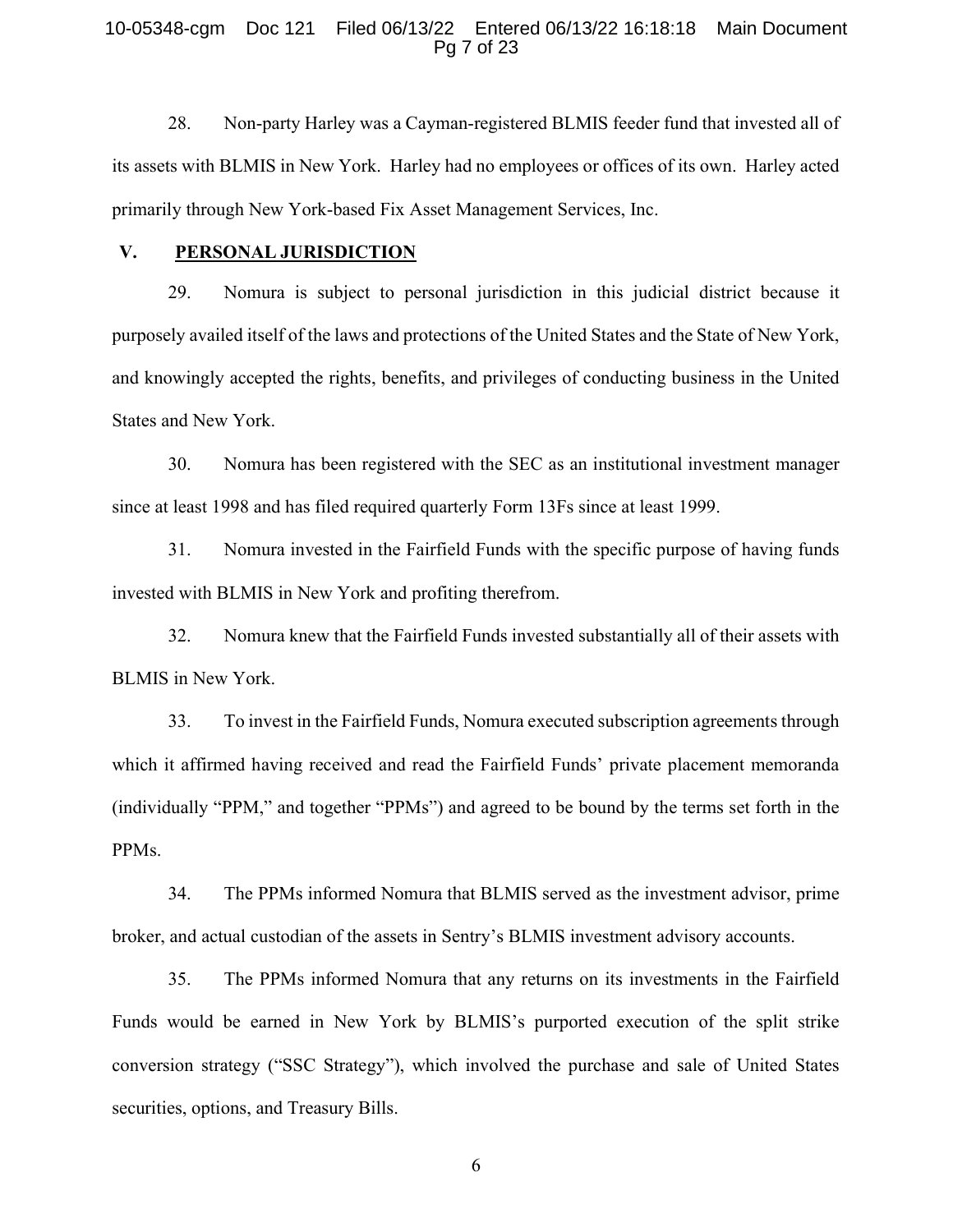#### 10-05348-cgm Doc 121 Filed 06/13/22 Entered 06/13/22 16:18:18 Main Document Pg 8 of 23

36. Sigma's PPM informed Nomura that substantially all of Sigma's assets would be invested in Sentry and ultimately sent to BLMIS for investment in the SSC Strategy.

37. The Fairfield Funds' PPMs were specific about the critical roles BLMIS performed in New York on behalf of the Fairfield Funds. The August 14, 2006 Sentry PPM, the operative document when Nomura began investing in Sentry in September 2006, expressly informed Nomura that:

- (a) "[t]he Split Strike Conversion strategy is implemented by Bernard L. Madoff Investment Securities LLC"; and
- (b) "BLM[IS] is authorized to determine the price and timing of stock and options transactions in [Sentry's] account"; and
- (c) "substantially all of the Fund's assets will be held in segregated accounts at BLM[IS], a U.S. registered broker-dealer and qualified custodian. Accordingly, BLM[IS] will be a sub-custodian of [Sentry]."
- 38. Sigma's PPM contained identical representations.
- 39. Moreover, Nomura knew from the PPMs and other materials it received from FGG

that the Fairfield Funds' performance depended on BLMIS and its personnel in New York. Specifically, the PPMs disclosed that:

- (a) "The services of BLM[IS] and its personnel are essential to the continued operation of [the Fairfield Funds], and its profitability, if any;" and
- (b) "their absence would have an adverse impact upon an investment in [the Fairfield Funds]."
- 40. To attract investors, Nomura prepared marketing materials promoting its access to

BLMIS. Those marketing materials highlighted that the Fairfield Funds sent substantially all of their assets to BLMIS in New York to be invested using the SSC Strategy, which Nomura touted as generating "remarkably consistent" returns through the purchase and sale of S&P 100 Index equities, options, and United States Treasury Bills.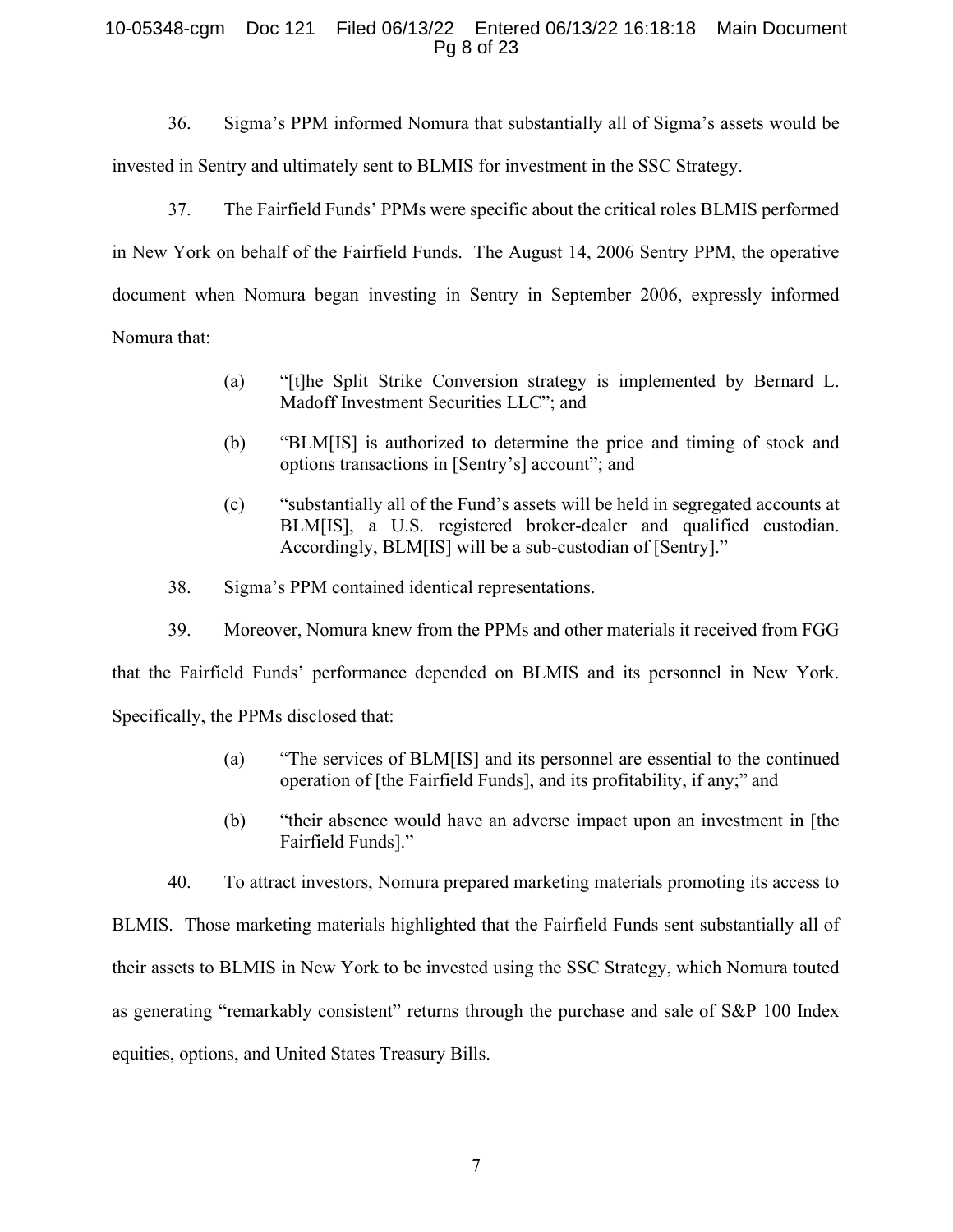#### 10-05348-cgm Doc 121 Filed 06/13/22 Entered 06/13/22 16:18:18 Main Document Pg 9 of 23

41. Through its execution of the Fairfield Funds' subscription agreements, Nomura voluntarily submitted to venue in New York, the jurisdiction of the New York courts, the service of process out of New York courts, and the application of New York law with respect to any proceeding arising out of those agreements.

42. The Sentry subscription agreement Nomura executed provided that it "shall be governed and enforced in accordance with New York law, without giving effect to its conflict of law provisions."

43. The Sigma subscription agreement Nomura executed contained an identical choice of law provision.

44. The Sentry and Sigma subscription agreements required Nomura to "irrevocably submit to the jurisdiction of New York courts" and agree "that any suit, action or proceeding . . . with respect to this Agreement and the Fund may be brought in New York."

45. Nomura maintained a New York bank account in its own name at Bank of America (the "New York Account").

46. At Nomura's instruction, Sentry sent redemption payments to the New York Account. Those redemption payments comprise the subsequent transfers of customer property the Trustee seeks to recover with this Second Amended Complaint.

47. Nomura sent its Sentry subscription payments to a New York correspondent account, from which the funds were ultimately deposited into BLMIS's account at JPMorgan Chase Bank NA in New York.

48. Nomura knew that the Fairfield Funds were operated and controlled by FGG in New York.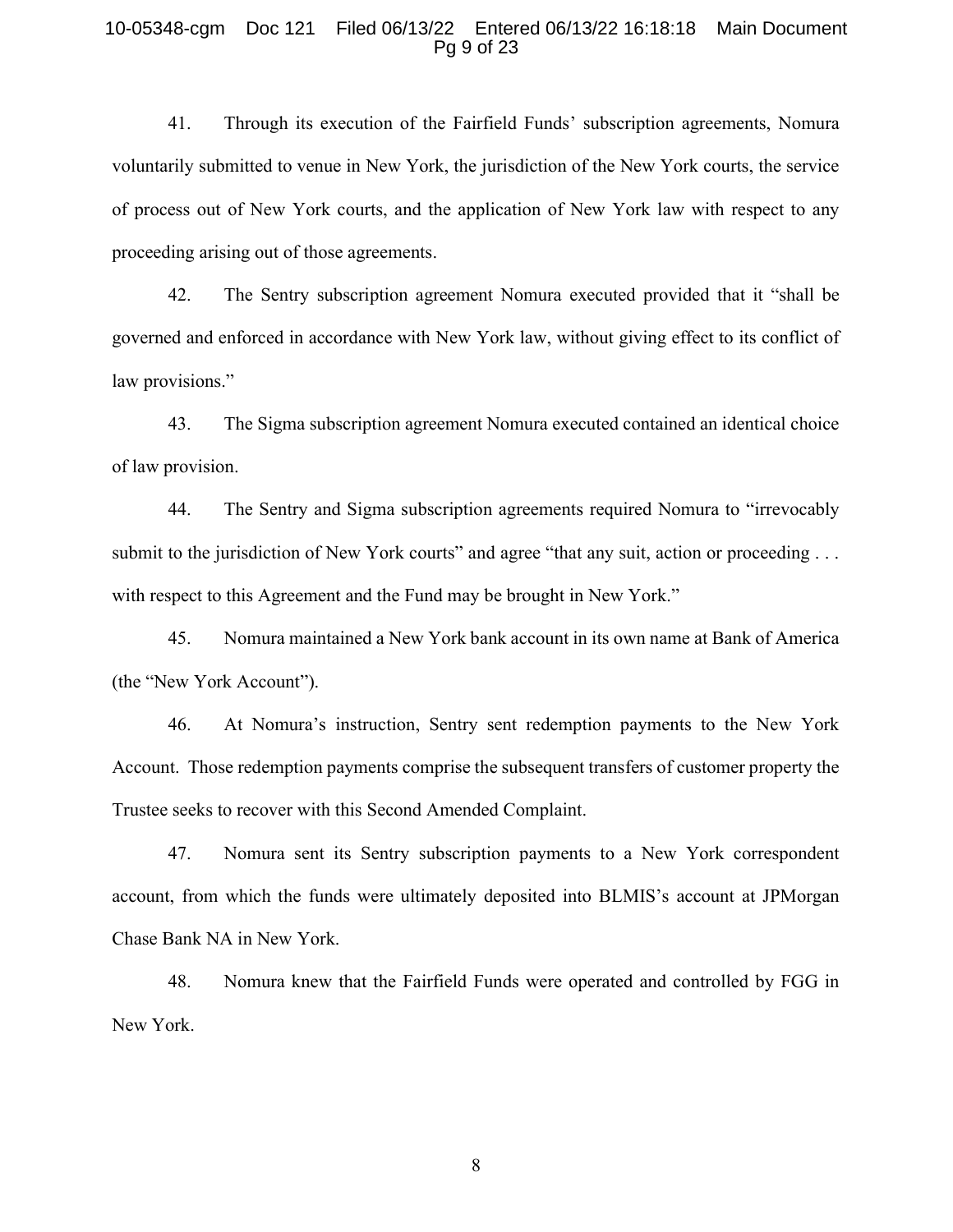#### 10-05348-cgm Doc 121 Filed 06/13/22 Entered 06/13/22 16:18:18 Main Document Pg 10 of 23

49. Nomura personnel directed email and telephone communications regarding Nomura's investments with BLMIS through the Fairfield Funds to FGG personnel located in FGG's New York office.

50. Nomura personnel traveled to New York and met with FGG personnel in FGG's

New York office regarding Nomura's investments with BLMIS through the Fairfield Funds.

51. In connection with its ongoing management of investments in the Fairfield Funds, Nomura agreed to the terms of a non-disclosure agreement with FGG in August 2007 to receive non-public information about Sentry. The non-disclosure agreement also contained New York choice of law and jurisdiction provisions. Specifically, the agreement provided that:

> This Agreement shall be governed by, and construed in accordance with, the laws of the State of New York, without reference to its conflict of law principles. Each party hereby irrevocably and unconditionally consents to submit to the jurisdiction of the courts of the State of New York for any actions, suits or proceedings arising out of or relating to this Agreement and the transactions contemplated hereby . . . .

52. Nomura's investments with Madoff were not limited to its investments in the Fairfield Funds. Among other BLMIS feeder funds, Nomura invested in Harley with the specific purpose of having funds invested with BLMIS in New York and profiting therefrom.

53. Because Nomura was aware that all of its investments through various BLMIS feeder funds, including the Fairfield Funds and Harley, were placed with BLMIS in New York, Nomura calculated its exposure to Madoff's SSC Strategy based on its aggregate investments in those funds.

54. Nomura informed third parties that its ability to make additional BLMIS feeder fund investments depended on its overall exposure to Madoff through a number of BLMIS feeder funds.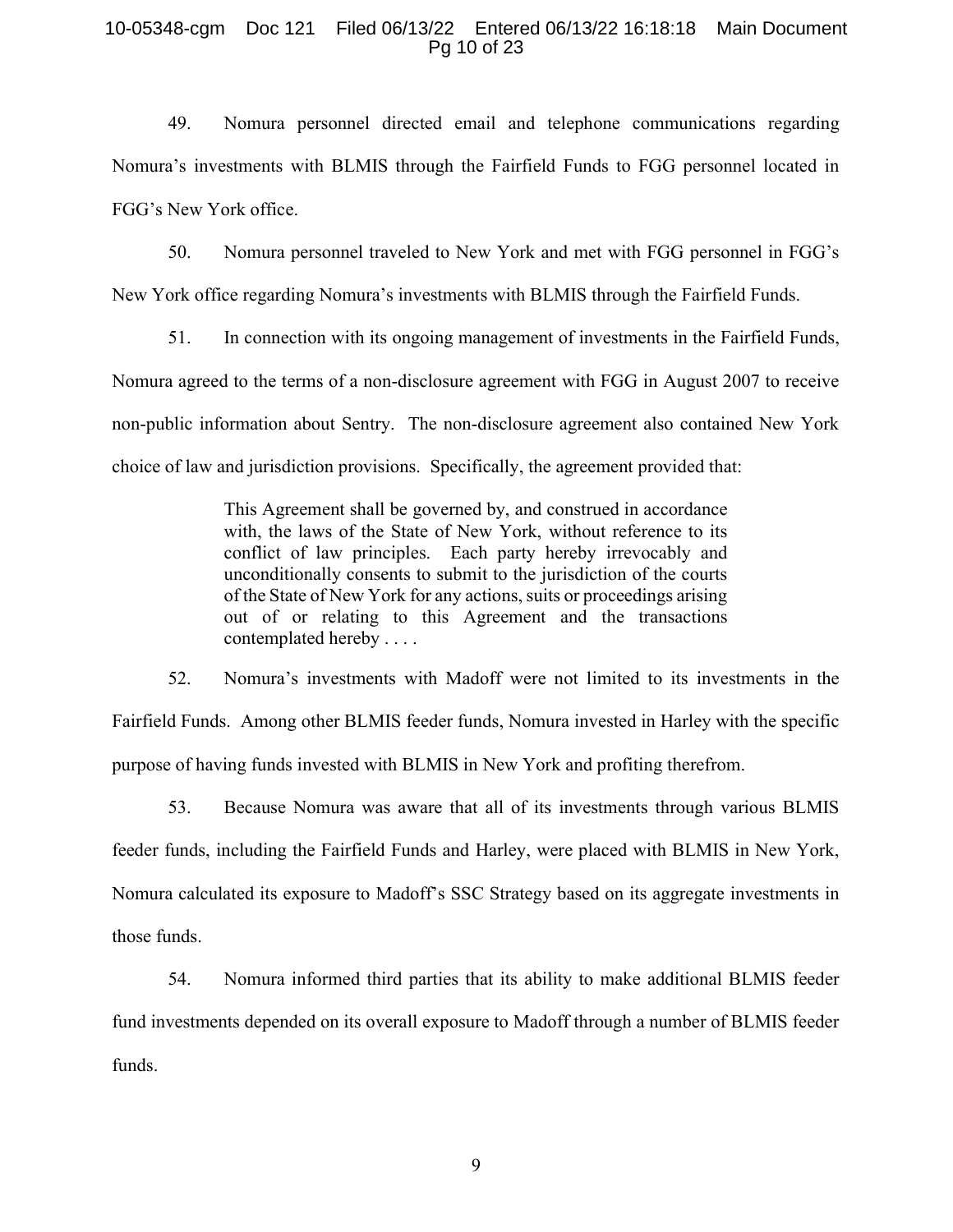#### 10-05348-cgm Doc 121 Filed 06/13/22 Entered 06/13/22 16:18:18 Main Document Pg 11 of 23

55. Nomura knew that Harley, like the Fairfield Funds, invested substantially all of its assets with BLMIS in New York.

56. As a precondition to investing in Harley, Nomura was required to execute a subscription agreement with Harley. By executing subscription agreements, Harley investors affirmed having read, understood, and accepted the terms set forth in the Harley Confidential Explanatory Memorandum (the "Harley PPM"). As set forth in the Harley PPM, Harley investors also received copies of Harley's annual audited financial statements (collectively, the "Audited Financial Statements").

57. Based on information contained in the Harley PPM and the Audited Financial Statements for the years 2003 through 2007, Nomura understood that any returns on its investments in Harley would be and were earned in New York by BLMIS's purported execution of the SSC Strategy, which involved the purchase and sale of United States securities, options, and Treasury Bills.

58. The 2007 Harley Audited Financial Statement reflected that on December 31, 2007, all of Harley's over \$3 billion of assets invested with BLMIS were purportedly invested in United States Treasury Bills.

59. The 2007 Harley Audited Financial Statement also disclosed that BLMIS in New York acted as the "Custodian" for substantially all of Harley's assets. Specifically, the statement disclosed that:

- (a) "The company holds cash with . . . Bernard L. Madoff Investment Securities LLC;" and
- (b) "Bernard L. Madoff Investment Securities LLC hold assets worth US\$3,329,127,954."

60. As with Sentry, at Nomura's instruction, Harley sent redemption payments to the New York Account, including the subsequent transfers of BLMIS customer property the Trustee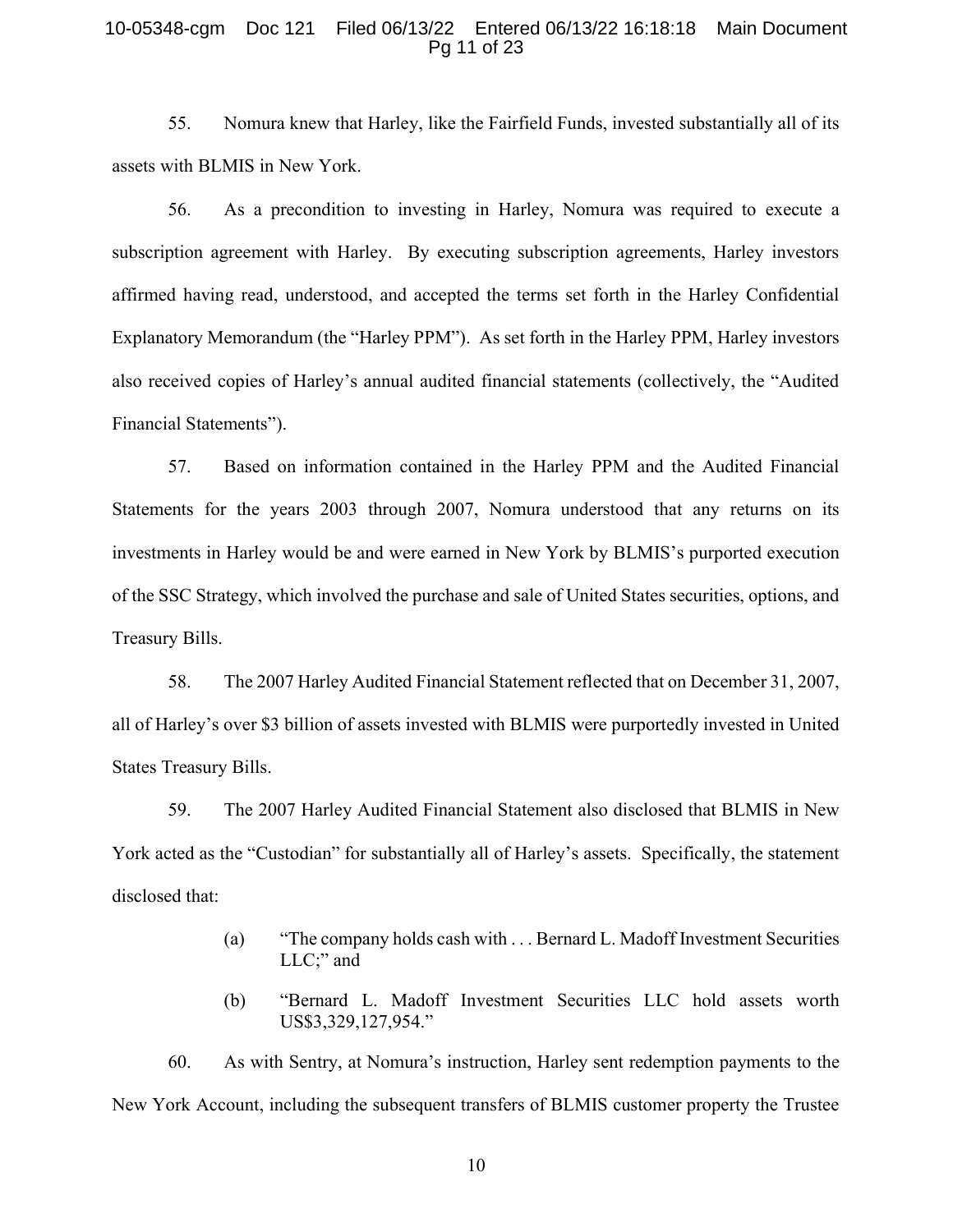#### 10-05348-cgm Doc 121 Filed 06/13/22 Entered 06/13/22 16:18:18 Main Document Pg 12 of 23

seeks to recover from Nomura in Picard v. Nomura International plc, Adv. Pro. No. 11-02759 (Bankr. S.D.N.Y. 2011).

61. Nomura thus derived significant revenue from New York and maintained minimum contacts and/or general business contacts with the United States and New York in connection with the claims alleged herein. Nomura should therefore expect to be, and is, subject to the jurisdiction of the Bankruptcy Court pursuant to Bankruptcy Rule 7004 and the U.S. Constitution, as well as N.Y. C.P.L.R. § 302.

# VI. BLMIS, THE PONZI SCHEME, AND MADOFF'S INVESTMENT STRATEGY A. BLMIS

62. Madoff founded BLMIS in 1960 as a sole proprietorship and registered as a broker dealer with the SEC. In 2001, Madoff changed the corporate form of BLMIS from a sole proprietorship to a New York limited liability company. At all relevant times, Madoff controlled BLMIS first as its sole member and thereafter as its chairman and chief executive.

63. In compliance with 15 U.S.C. § 78o(b)(1) and SEC Rule 15b1-3, and regardless of its business form, BLMIS operated as a single broker-dealer from 1960 through 2008. Public records obtained from the Central Registration Depository of the Financial Industry Regulatory Authority Inc. reflect BLMIS's continuous registration as a securities broker-dealer during its operation. At all times, BLMIS was assigned CRD No. 2625. SIPC's Membership Management System database also reflects BLMIS's registration with the SEC as a securities broker-dealer beginning in January 19, 1960. On December 30, 1970, BLMIS became a member of SIPC when SIPC was created and continued its membership after 2001 without any change in status. SIPC membership is contingent on registration of the broker-dealer with the SEC.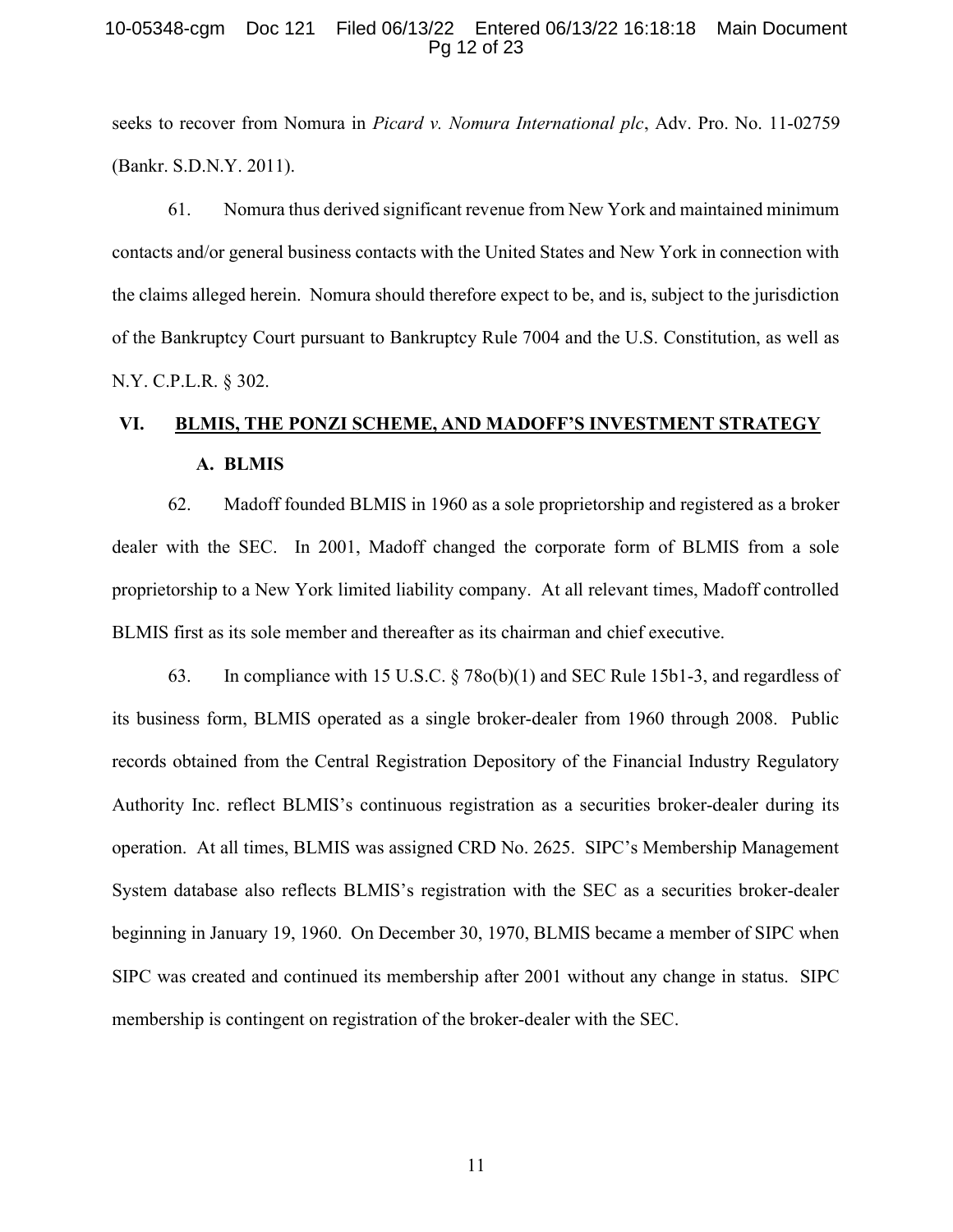#### 10-05348-cgm Doc 121 Filed 06/13/22 Entered 06/13/22 16:18:18 Main Document Pg 13 of 23

64. For most of its existence, BLMIS's principal place of business was 885 Third Avenue in New York City, where Madoff operated three principal business units: a proprietary trading desk, a broker dealer operation, and an investment advisory business (the "IA Business").

65. BLMIS's website publicly boasted about the sophistication and success of its proprietary trading desk and broker-dealer operations, which were well known in the financial industry. BLMIS's website omitted the IA Business entirely. BLMIS did not register as an investment adviser with the SEC until 2006, following an investigation by the SEC, which forced Madoff to register.

66. For more than 20 years preceding that registration, the financial reports BLMIS filed with the SEC fraudulently omitted the existence of billions of dollars of customer funds BLMIS managed through its IA Business.

67. In 2006, BLMIS filed its first Form ADV (Uniform Application for Investment Adviser Registration) with the SEC, reporting that BLMIS had 23 customer accounts with total assets under management ("AUM") of \$11.7 billion. BLMIS filed its last Form ADV in January 2008, reporting that its IA Business still had only 23 customer accounts with total AUM of \$17.1 billion. In reality, Madoff grossly understated these numbers. In December 2008, BLMIS had over 4,900 active customer accounts with a purported value of approximately \$68 billion in AUM. At all times, BLMIS's Form ADVs were publicly available.

#### B. The Ponzi Scheme

68. At all relevant times, Madoff operated the IA Business as a Ponzi scheme using money deposited by customers that BLMIS claimed to invest in securities. The IA Business had no legitimate business operations and produced no profits or earnings. Madoff was assisted by several family members and a few employees, including Frank DiPascali, Irwin Lipkin, David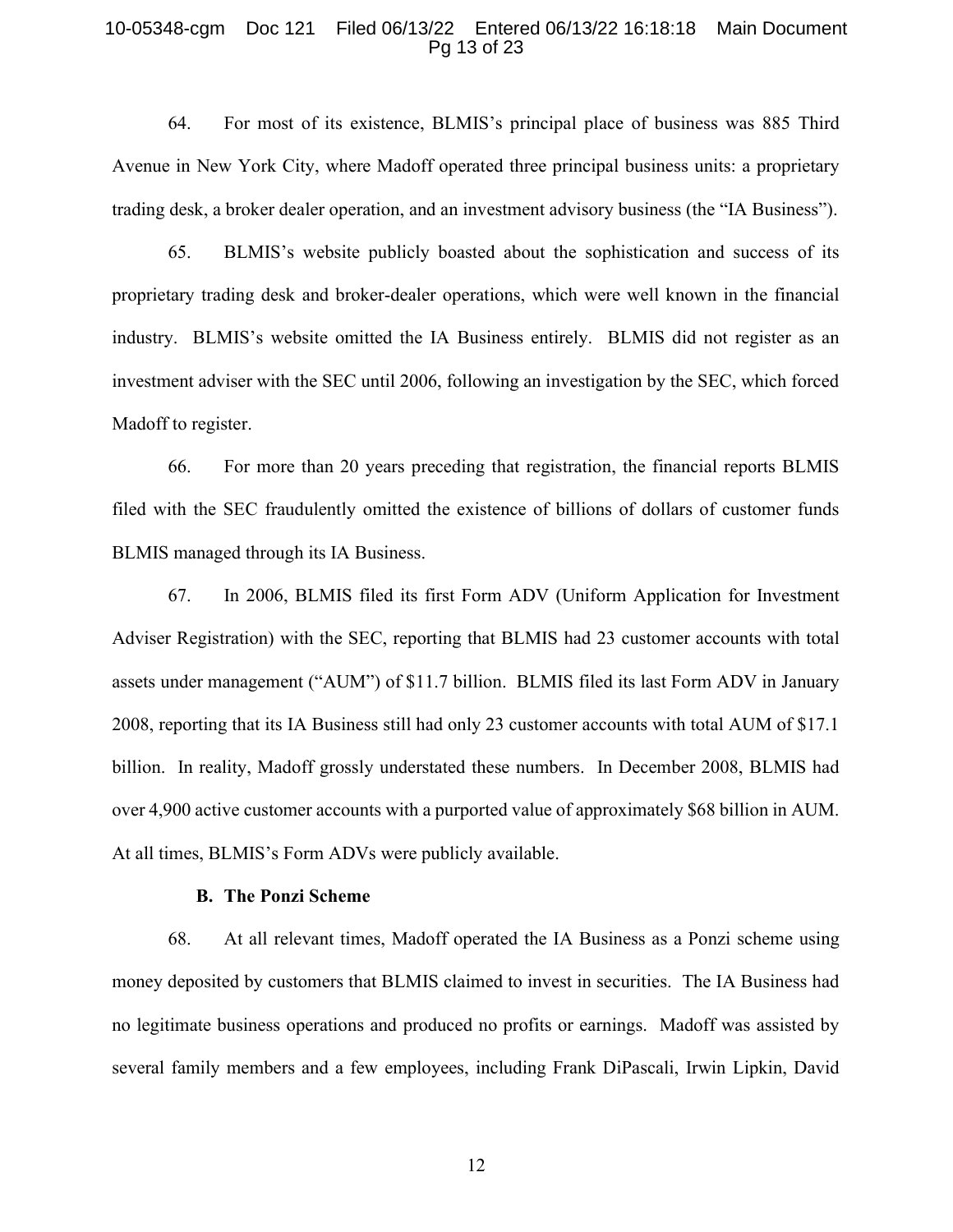#### 10-05348-cgm Doc 121 Filed 06/13/22 Entered 06/13/22 16:18:18 Main Document Pg 14 of 23

Kugel, Annette Bongiorno, JoAnn Crupi, and others, who pleaded to, or were found guilty of, assisting Madoff in carrying out the fraud.

69. BLMIS's proprietary trading desk was also engaged in pervasive fraudulent activity. It was funded, in part, by money taken from the IA Business customer deposits, but fraudulently reported that funding as trading revenues and/or commissions on BLMIS's financial statements and other regulatory reports filed by BLMIS. The proprietary trading business was incurring significant net losses beginning in at least mid-2002 and thereafter, and thus required fraudulent infusions of cash from the IA Business to continue operating.

70. To provide cover for BLMIS's fraudulent IA Business, BLMIS employed Friehling & Horowitz, CPA, P.C. ("Friehling & Horowitz") as its auditor, which accepted BLMIS's fraudulently reported trading revenues and/or commissions on its financial statements and other regulatory reports that BLMIS filed. Friehling & Horowitz was a three-person accounting firm based out of a strip mall in Rockland County, New York. Of the three employees at the firm, one was a licensed CPA, one was an administrative assistant, and one was a semi-retired accountant living in Florida.

71. On or about November 3, 2009, David Friehling, the sole proprietor of Friehling  $\&$ Horowitz, pleaded guilty to filing false audit reports for BLMIS and filing false tax returns for Madoff and others. BLMIS's publicly available SEC Form X-17A-5 included copies of these fictitious annual audited financial statements prepared by Friehling & Horowitz.

#### Madoff's Investment Strategy

72. All funds received from IA Business customers were commingled in a single BLMIS account maintained at JPMorgan Chase Bank. These commingled funds were not used to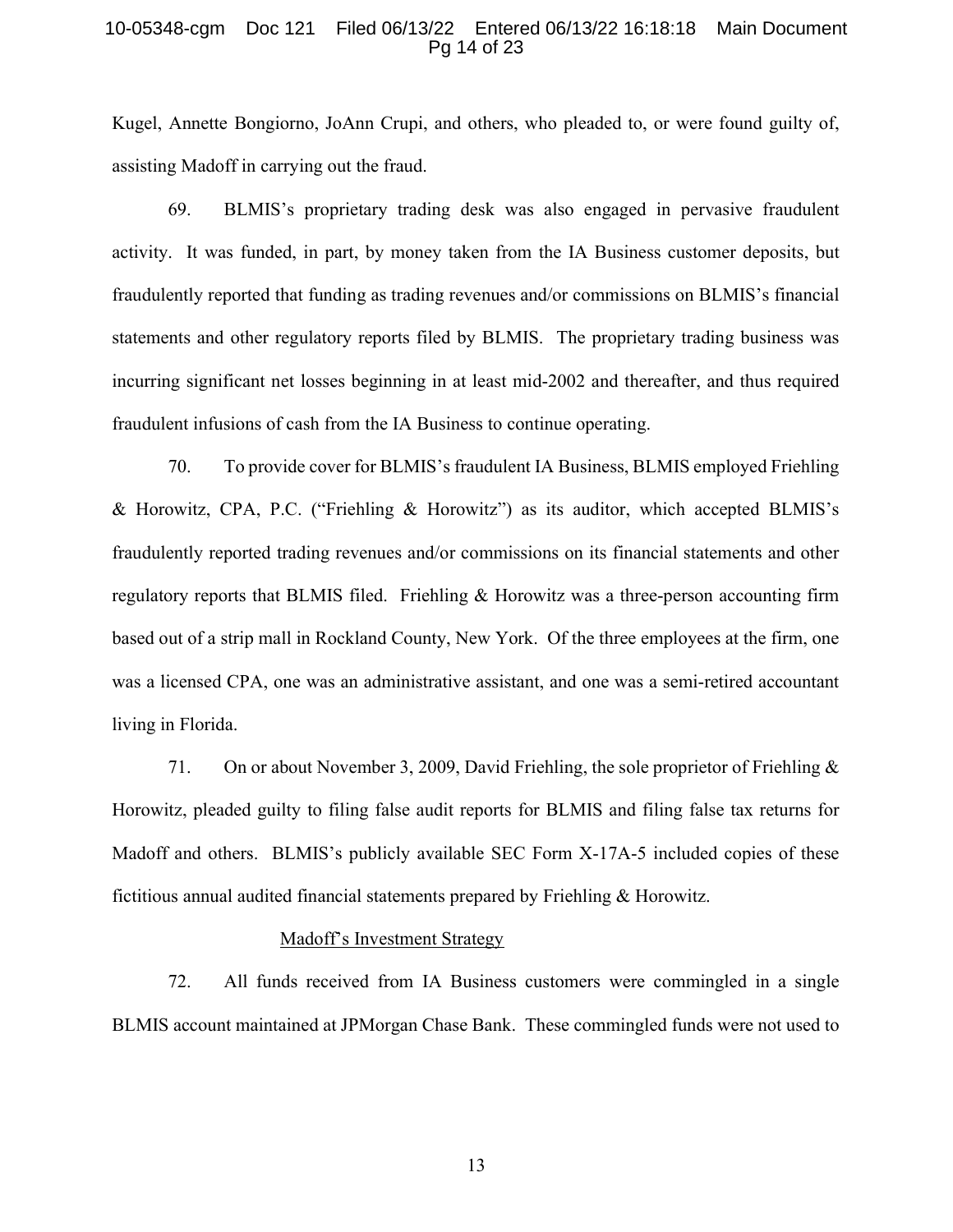#### 10-05348-cgm Doc 121 Filed 06/13/22 Entered 06/13/22 16:18:18 Main Document Pg 15 of 23

trade securities, but rather to make distributions to, or payments for, other customers, to benefit Madoff and his family personally, and to prop up Madoff's proprietary trading business.

73. From the early 1990s forward, Madoff began telling BLMIS customers that he employed the SSC Strategy for their accounts, even though in reality BLMIS never traded any securities for its BLMIS customers.

74. BLMIS reported falsified trades using backdated trade data on monthly account statements sent to BLMIS customers that typically reflected impossibly consistent gains on the customers' principal investments.

75. By 1992, the SSC Strategy purported to involve: (i) the purchase of a group or basket of equities intended to highly correlate to the S&P 100 Index; (ii) the purchase of out-ofthe-money S&P 100 Index put options; and (iii) the sale of out-of-the-money S&P 100 Index call options.

76. The put options were to limit the downside risk of sizeable price changes in the basket. The exercise of put options could not turn losses into gains, but rather could only put a floor on losses. By definition, the exercise of a put option should have entailed a loss for BLMIS.

77. The sale of call options would partially offset the costs associated with acquiring puts but would have the detrimental effect of putting a ceiling on gains. The call options would make it difficult, if not impossible, for BLMIS to perform as well as the market, let alone outperform the market, because in a rising market, calls would have been expected to be exercised by the counterparty.

78. The simultaneous purchase of puts and sale of calls to hedge a securities position is commonly referred to as a "collar." The collar provides downside protection while limiting the upside.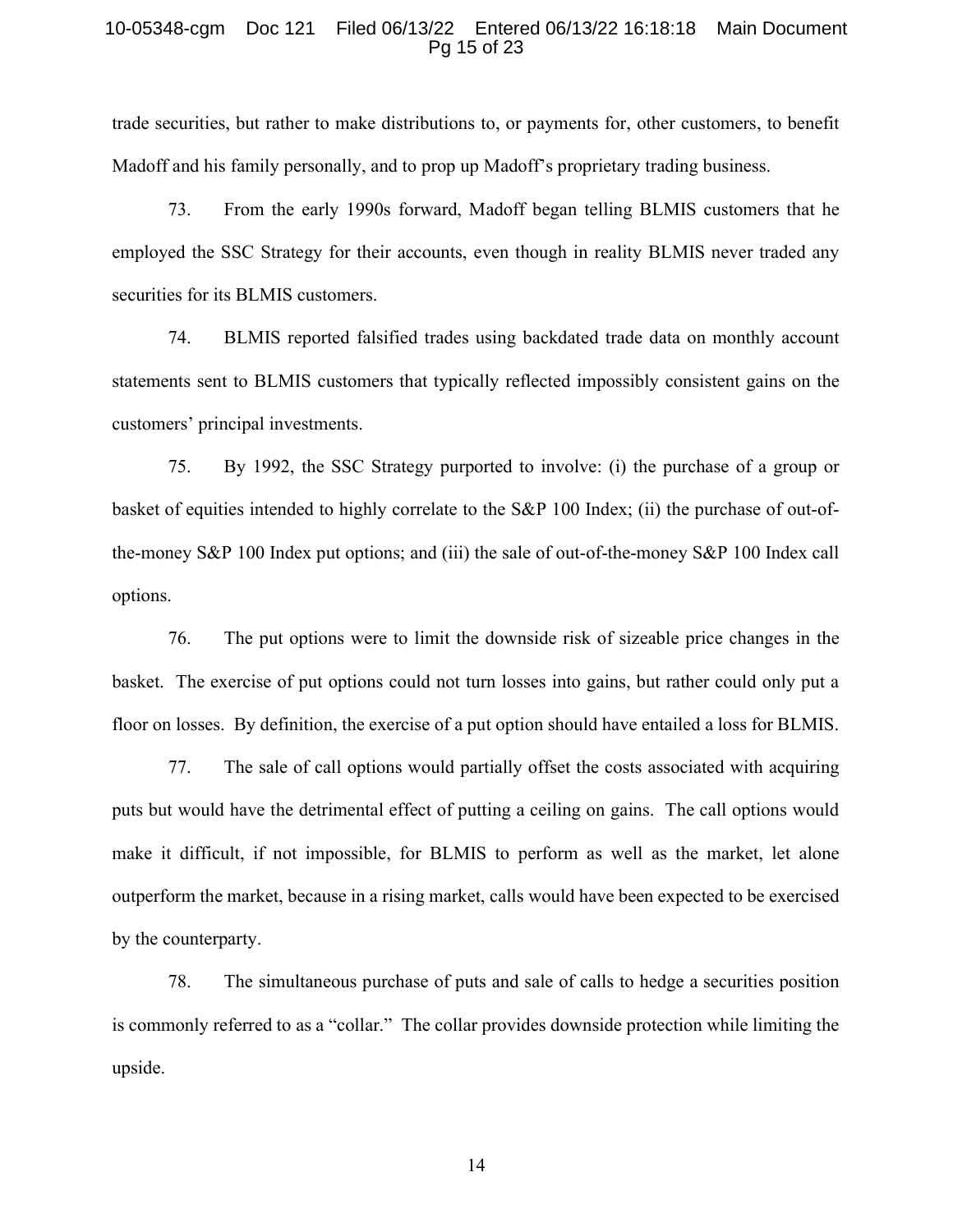#### 10-05348-cgm Doc 121 Filed 06/13/22 Entered 06/13/22 16:18:18 Main Document Pg 16 of 23

79. If Madoff was putting on the same baskets of equities across all BLMIS accounts, as he claimed, the total notional value of the puts purchased and of the calls sold had to equal the market value of the equities in the basket. For example, to properly implement a collar to hedge the \$11.7 billion of AUM that Madoff publicly reported in 2006 would have required the purchase/sale of call and put options with a notional value (for each) of \$11.7 billion. There are no records to substantiate Madoff's sale of call options or purchase of put options in any amount, much less in billions of notional dollars.

80. Moreover, at all times that BLMIS reported its total AUM, publicly available information about the volume of exchange-traded options showed that there was simply not enough call option notional value to support the Madoff SSC Strategy.

81. Sophisticated or professional investors including Nomura knew that Madoff could not be using the SSC Strategy because his returns drastically outperformed the market. BLMIS showed only 16 months of negative returns over the course of its existence compared to 82 months of negative returns in the S&P 100 Index over the same time period. Not only did BLMIS post gains that exceeded (at times, significantly) the S&P 100 Index's performance, it would also regularly show gains when the S&P 100 Index was down (at times significantly). Such results were impossible if BLMIS had actually been implementing the SSC Strategy.

#### BLMIS's Fee Structure

82. BLMIS charged commissions on purportedly executed trades rather than industrystandard management and performance fees based on AUM or profits. By using a commissionbased structure instead, Madoff inexplicably walked away from hundreds of millions of dollars in fees.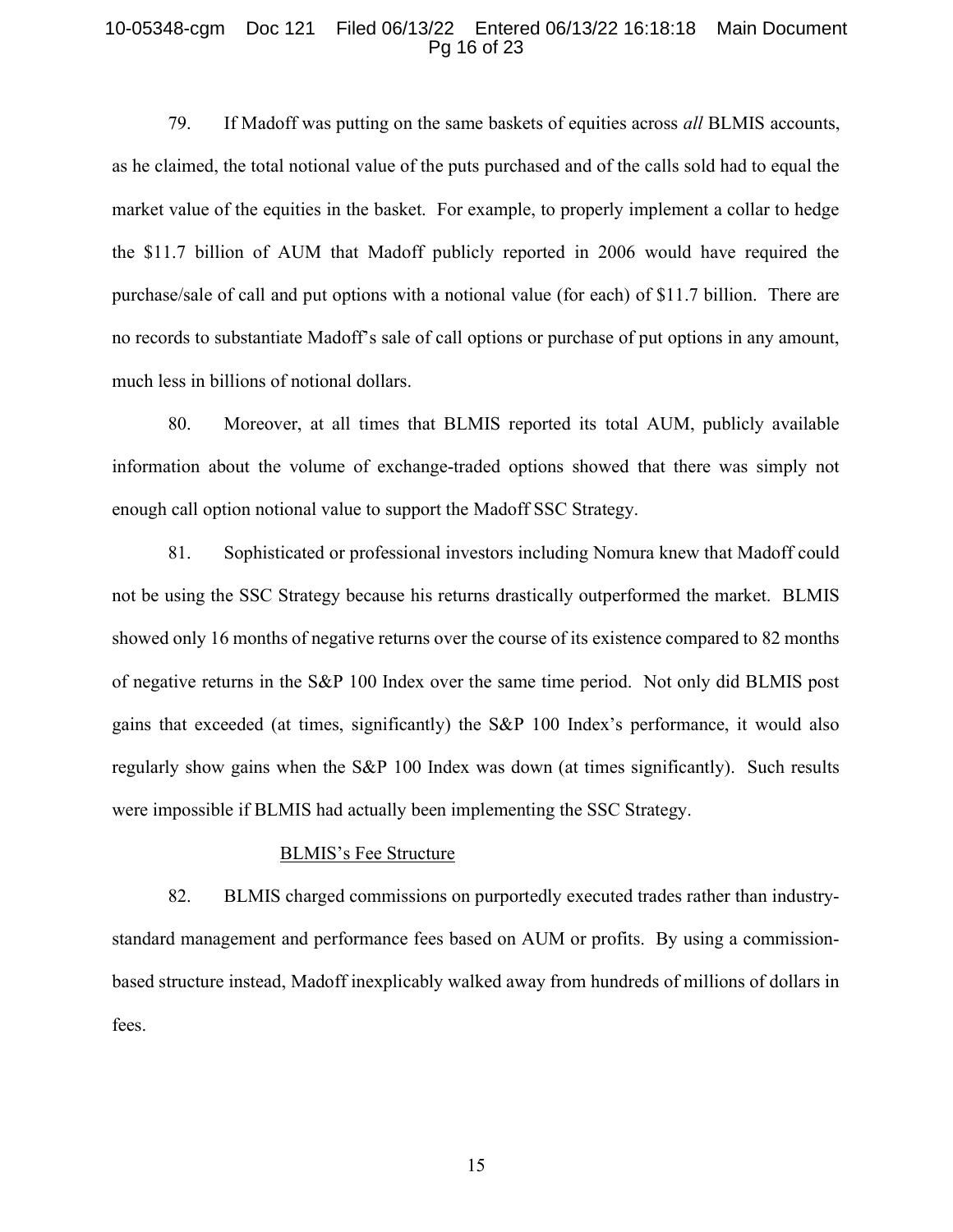#### 10-05348-cgm Doc 121 Filed 06/13/22 Entered 06/13/22 16:18:18 Main Document Pg 17 of 23

## BLMIS's Market Timing

83. Madoff also lied to customers when he told them that he carefully timed securities purchases and sales to maximize value. Madoff explained that he succeeded at market timing by intermittently entering and exiting the market. During the times when Madoff purported to be out of the market, he purported to invest BLMIS customer funds in Treasury Bills or mutual funds invested in Treasury Bills.

84. As a registered broker-dealer, BLMIS was required, pursuant to section 240.17a-5 of the Securities Exchange Act of 1934, to file quarterly and annual reports with the SEC that showed, among other things, financial information on customer activity, cash on hand, and assets and liabilities at the time of reporting. BLMIS's reported quarterly and year-end exits were undertaken to avoid these SEC requirements. But these exits also meant that BLMIS was stuck with the then-prevailing market conditions. It would be impossible to automatically sell all positions at fixed times, independent of market conditions, and win almost every time.

85. BLMIS's practice of exiting the market at fixed times, regardless of market conditions, was completely at odds with the opportunistic nature of the SSC Strategy, which does not depend on exiting the market in a particular month.

#### BLMIS Execution

86. BLMIS's execution showed a consistent ability to buy low and sell high, an ability so uncanny that any sophisticated or professional investor, such as Nomura, would know it was statistically impossible.

#### No Evidence of BLMIS Trading

87. There is no record of BLMIS clearing a single purchase or sale of securities in connection with the SSC Strategy at The Depository Trust & Clearing Corporation, the clearing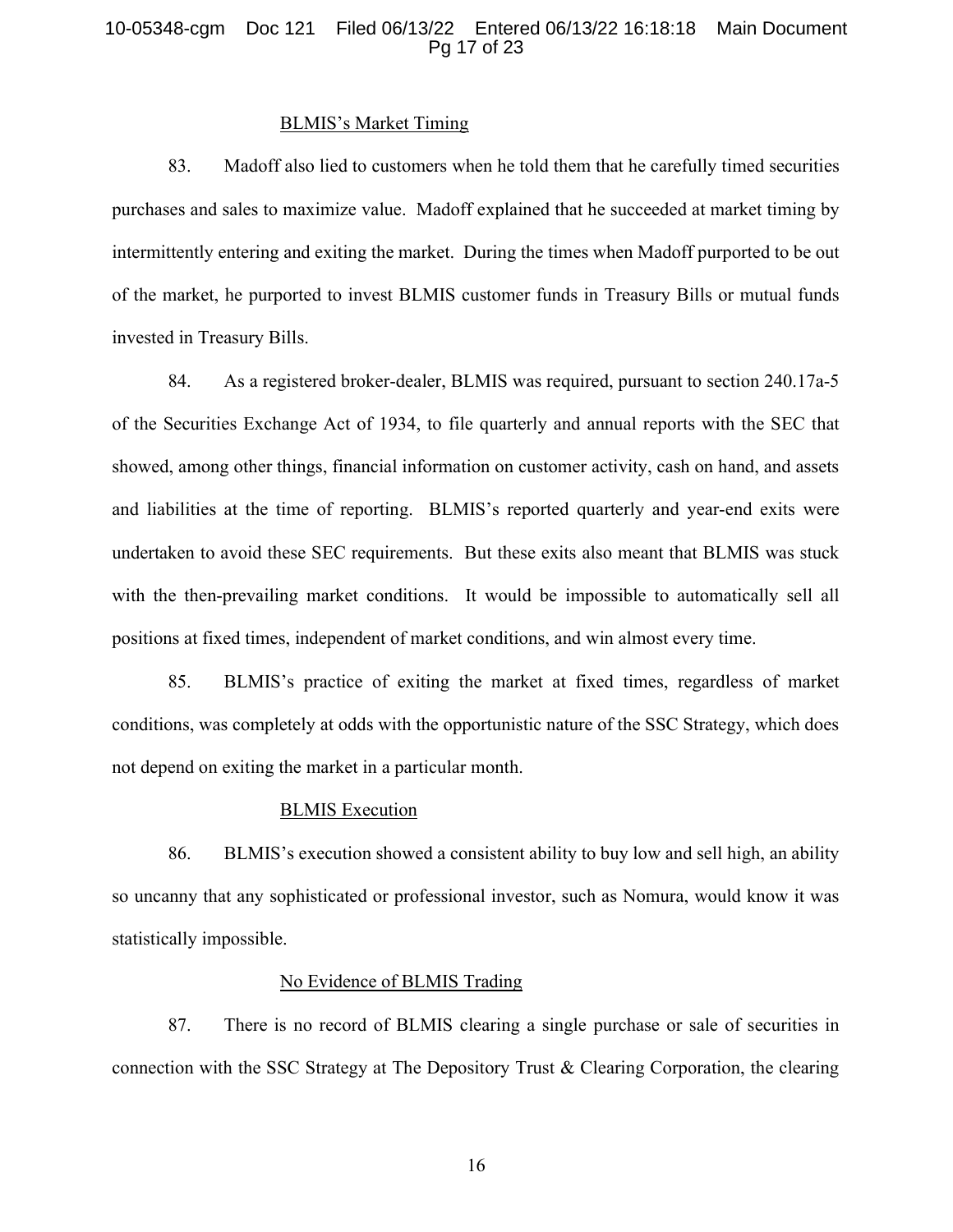#### 10-05348-cgm Doc 121 Filed 06/13/22 Entered 06/13/22 16:18:18 Main Document Pg 18 of 23

house for such transactions, its predecessors, or any other trading platform on which BLMIS could have traded securities. There are no other BLMIS records that demonstrate that BLMIS traded securities using the SSC Strategy.

88. All exchange-listed options relating to the companies within the S&P 100 Index, including options based upon the S&P 100 Index itself, clear through the Options Clearing Corporation ("OCC"). The OCC has no records showing that BLMIS's IA Business cleared any trades in any exchange-listed options.

#### The Collapse of The Ponzi Scheme

89. The Ponzi scheme collapsed in December 2008, when BLMIS customers' requests for redemptions overwhelmed the flow of new investments.

90. At their plea hearings, Madoff and DiPascali admitted that BLMIS purchased none of the securities listed on the BLMIS customers' fraudulent statements, and that BLMIS through its IA Business operated as a Ponzi scheme.

91. At all relevant times, BLMIS was insolvent because (i) its assets were worth less than the value of its liabilities; (ii) it could not meet its obligations as they came due; and (iii) at the time of the transfers alleged herein, BLMIS was left with insufficient capital.

#### VII. RECOVERY OF SUBSEQUENT TRANSFERS TO NOMURA

#### A. Initial Transfers from BLMIS to Sentry

92. The Trustee commenced a separate adversary proceeding against Sentry and other defendants in this Court under the caption, *Picard v. Fairfield Sentry Ltd., et al.*, Adv. Pro. No. 09-01239 (CGM), seeking to avoid and recover initial transfers of customer property from BLMIS to Sentry in the approximate amount of \$3,000,000,000 (the "Sentry Initial Transfers").

93. By orders dated June 7 and June 10, 2011, this Court approved a settlement among the Trustee, Sentry, and others, and on July 13, 2011, entered a consent judgment in favor of the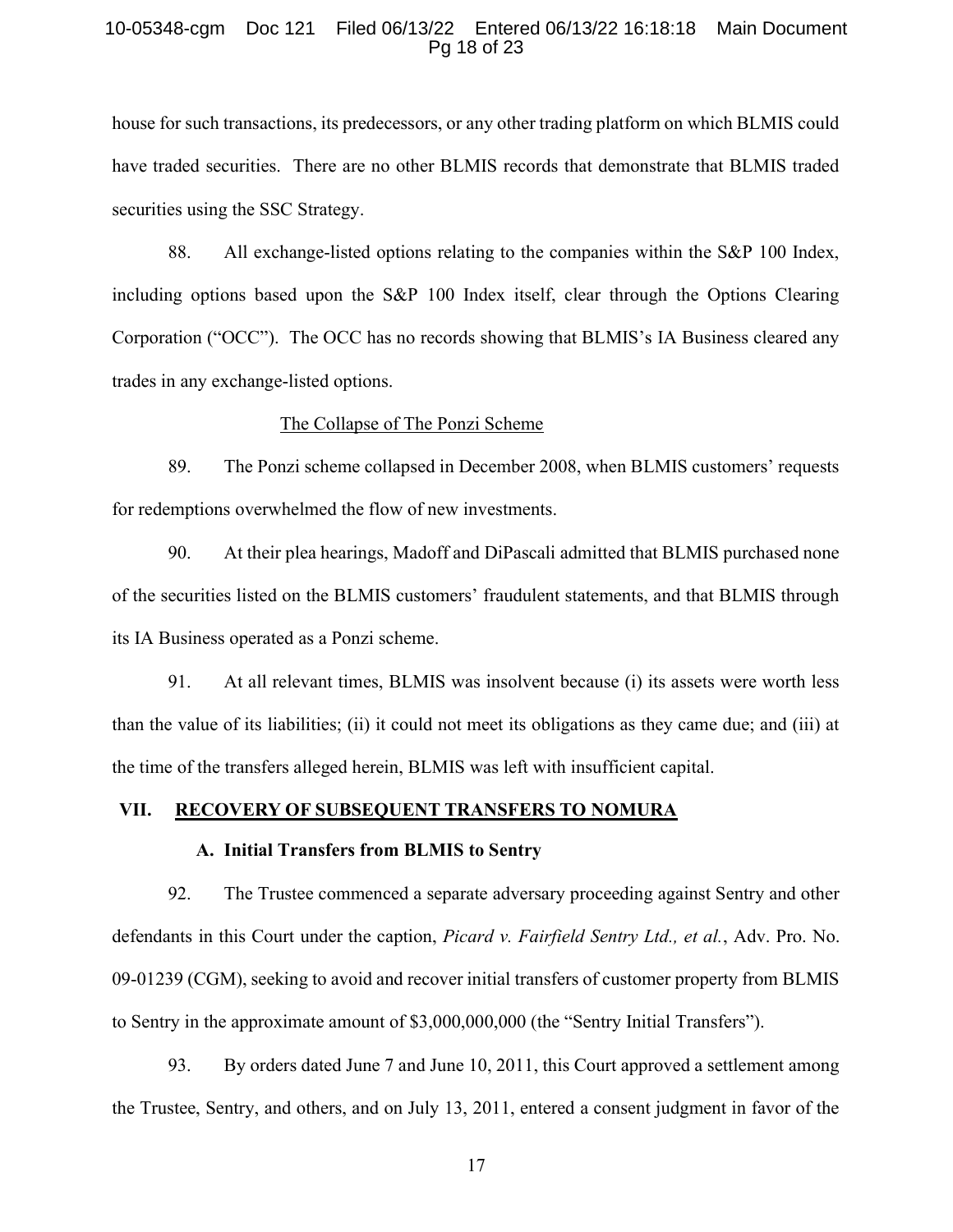#### 10-05348-cgm Doc 121 Filed 06/13/22 Entered 06/13/22 16:18:18 Main Document Pg 19 of 23

Trustee and against Sentry in the amount of \$3,054,000,000 ("Sentry Judgment Amount") [ECF No. 109].

94. The Sentry Initial Transfers are set forth in the attached Exhibits A and B. The Sentry Initial Transfers were and continue to be customer property within the meaning of SIPA § 78lll(4).

95. On August 28, 2020, the Trustee filed a second amended complaint in the Fairfield Sentry Ltd. proceeding (the "Sentry Second Amended Complaint") [ECF No. 286] seeking in part recovery of the Sentry Initial Transfers in satisfaction of the Sentry Judgment Amount and entry of a declaratory judgment that the Sentry Initial Transfers comprising the Sentry Judgment Amount are avoided.

96. As set forth in the Sentry Second Amended Complaint, Sentry received each of the Sentry Initial Transfers with actual knowledge of fraud at BLMIS, or at a minimum, while aware of suspicious facts that would have led Sentry to inquire further into the BLMIS fraud. The Trustee incorporates by reference the allegations contained in the Sentry Second Amended Complaint as if fully set forth herein, including but not limited to paragraphs 1-10, 79-313, 315-16.

97. Of the Sentry Judgment Amount, \$2,895,000,000 was transferred to Sentry during the six years preceding the Filing Date (the "Sentry Six Year Initial Transfers"). Each of the Sentry Six Year Initial Transfers is avoidable under section 544 of the Bankruptcy Code and applicable provisions of the N.Y. Debt. & Cred. Law ("NYDCL"), particularly §§ 273-279, and of SIPA, particularly  $\S 78$ fff-2(c)(3).

98. Of the Sentry Six Year Initial Transfers, approximately \$1,600,000,000 was transferred to Sentry during the two years preceding the Filing Date (the "Sentry Two Year Initial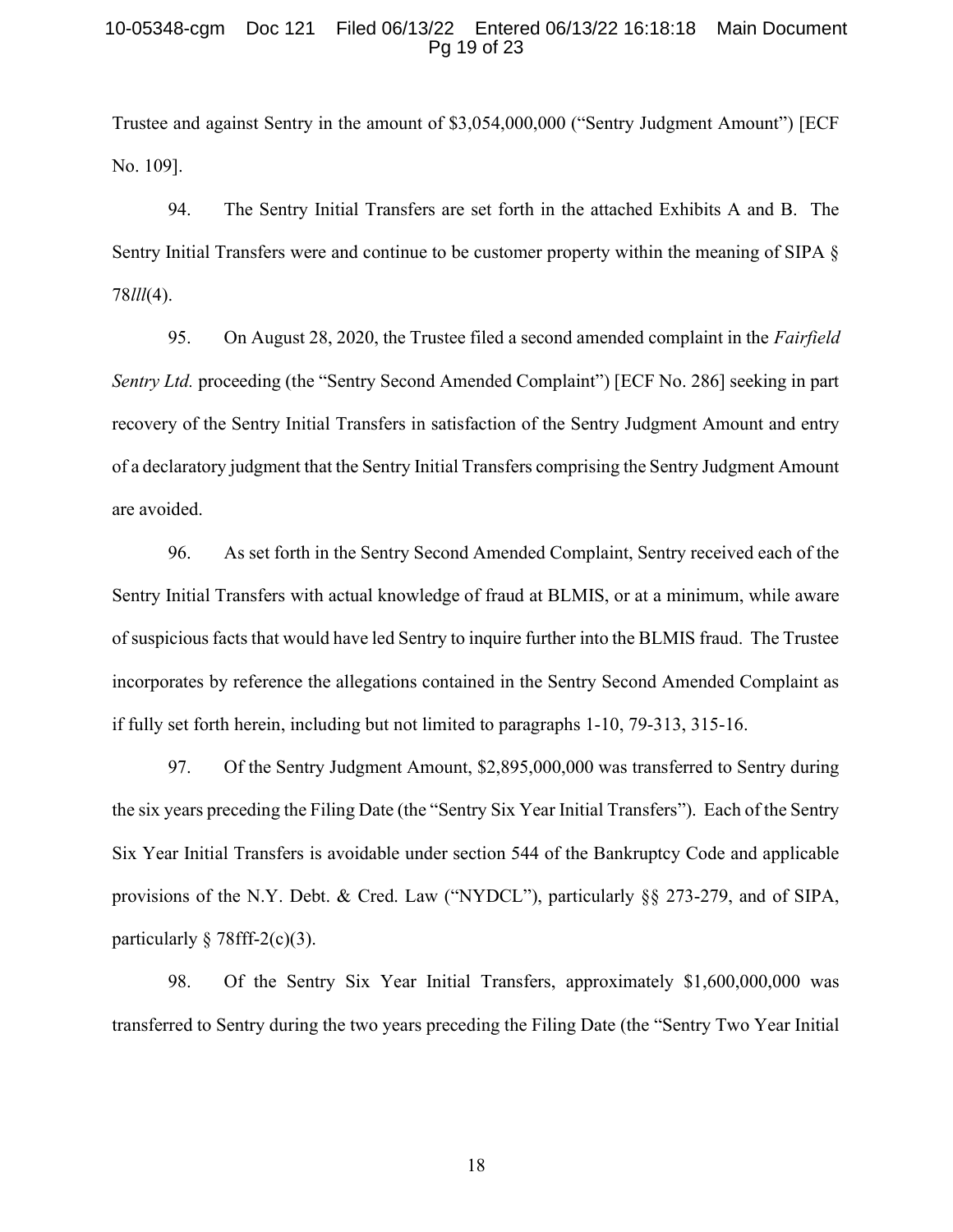#### 10-05348-cgm Doc 121 Filed 06/13/22 Entered 06/13/22 16:18:18 Main Document Pg 20 of 23

Transfers"). Each of the Sentry Two Year Initial Transfers is avoidable under section 548 of the Bankruptcy Code and applicable provisions of SIPA, particularly  $\S 78$ fff-2(c)(3).

#### B. Subsequent Transfers from Sentry to Nomura

99. Prior to the Filing Date, Sentry transferred a portion of the Sentry Initial Transfers to Nomura. Based on the Trustee's investigation to date, the subsequent transfers from Sentry to Nomura total \$20,013,186 (the "Sentry Subsequent Transfers"). A chart setting forth the presently known Sentry Subsequent Transfers is attached as Exhibit C.

100. The Trustee commenced this proceeding on December 8, 2010.

101. The Sentry Subsequent Transfers are recoverable from Nomura under section 550(a) of the Bankruptcy Code and applicable provisions of SIPA, particularly  $\S 78$ fff-2(c)(3).

102. The Sentry Subsequent Transfers represent a redemption of equity interest by Nomura as a shareholder in Sentry. Because Sentry invested all or substantially all of its assets into the BLMIS Ponzi scheme, Sentry was insolvent when it made the Sentry Subsequent Transfers to Nomura upon redemption of its interests.

103. The Trustee's discovery and investigation is ongoing, and the Trustee reserves the right to: (i) supplement the information on the initial transfers, the subsequent transfers, and any additional transfers; and (ii) seek recovery of such transfers.

#### C. Subsequent Transfers from Sentry to Sigma and Then to Nomura

104. Prior to the Filing Date, Sentry transferred at least \$772,690,257 of the Sentry Initial Transfers to Sigma. A chart setting forth the presently known subsequent transfers that Sigma received from Sentry is attached as Exhibit D.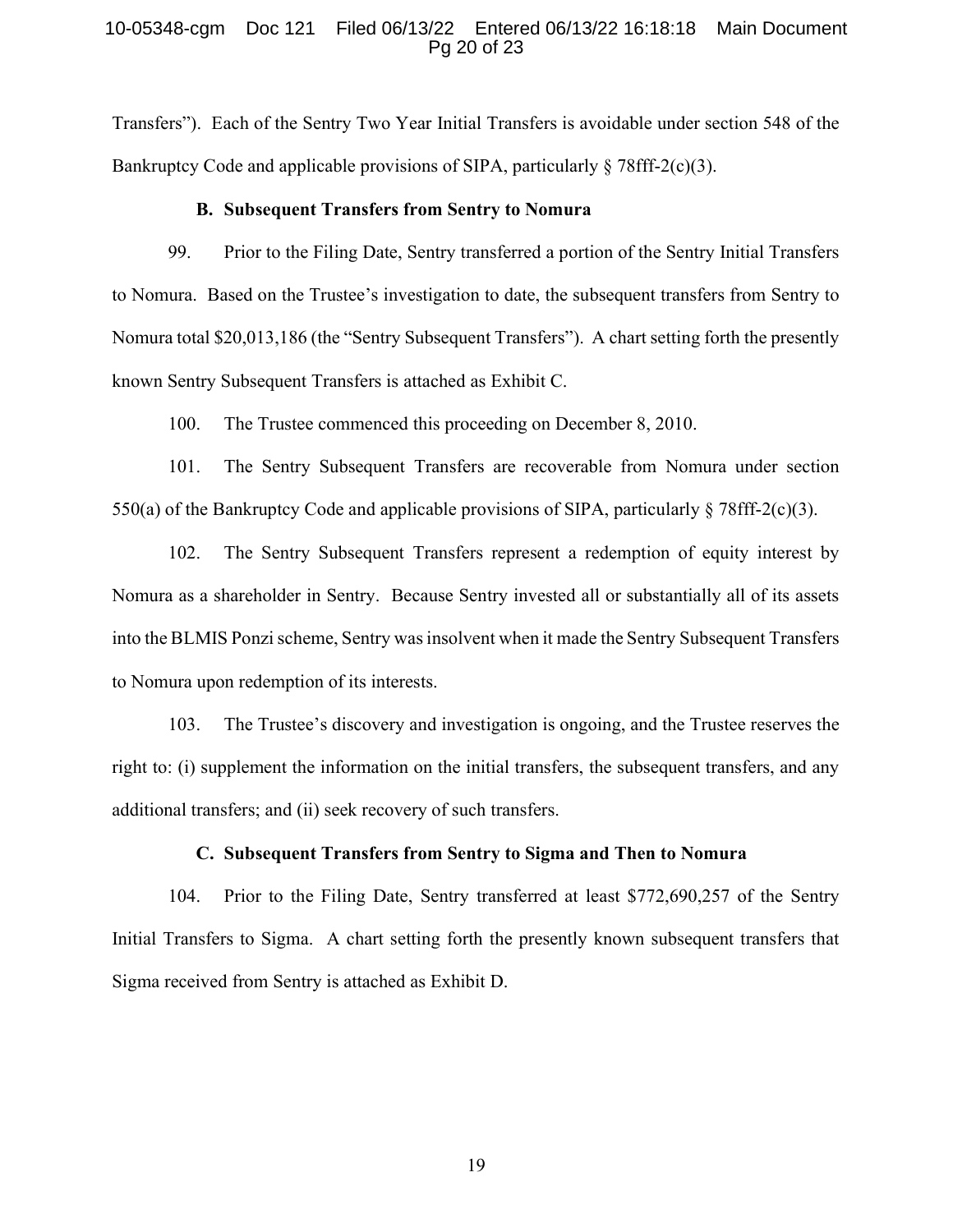#### 10-05348-cgm Doc 121 Filed 06/13/22 Entered 06/13/22 16:18:18 Main Document Pg 21 of 23

105. Thereafter, Sigma transferred to Nomura at least \$14,061,186 of customer property that Sigma received from Sentry (the "Sigma Subsequent Transfers"). A chart setting forth the presently known Sigma Subsequent Transfers is attached as Exhibit E.

106. The Sigma Subsequent Transfers are recoverable from Nomura under section 550(a) of the Bankruptcy Code and applicable provisions of SIPA, particularly  $\S 78\text{ff}^{-2}(c)(3)$ .

107. The Trustee's discovery and investigation is ongoing, and the Trustee reserves the right to: (i) supplement the information on the initial transfers, the subsequent transfers, and any additional transfers; and (ii) seek recovery of such transfers.

# COUNT ONE: RECOVERY OF SUBSEQUENT TRANSFERS - 11 U.S.C. §§ 105(a) AND 550(a)

# (Sentry Subsequent Transfers)

108. The Trustee incorporates by reference the allegations contained in the previous paragraphs of this Second Amended Complaint as if fully rewritten herein.

109. The Sentry Subsequent Transfers are recoverable from Nomura under 11 U.S.C. § 550(a) and 15 U.S.C. § 78fff-2(c)(3).

110. Nomura is an immediate or mediate transferee of the Sentry Subsequent Transfers totaling \$20,013,186.

111. As a result of the foregoing, pursuant to 11 U.S.C. §§ 105(a) and 550(a), and 15 U.S.C.  $\S$  78fff-2(c)(3), the Trustee is entitled to a judgment against Nomura: (a) recovering the Sentry Subsequent Transfers, or the value thereof, from Nomura for the benefit of the estate of BLMIS; and (b) awarding any other relief as the Court deems appropriate.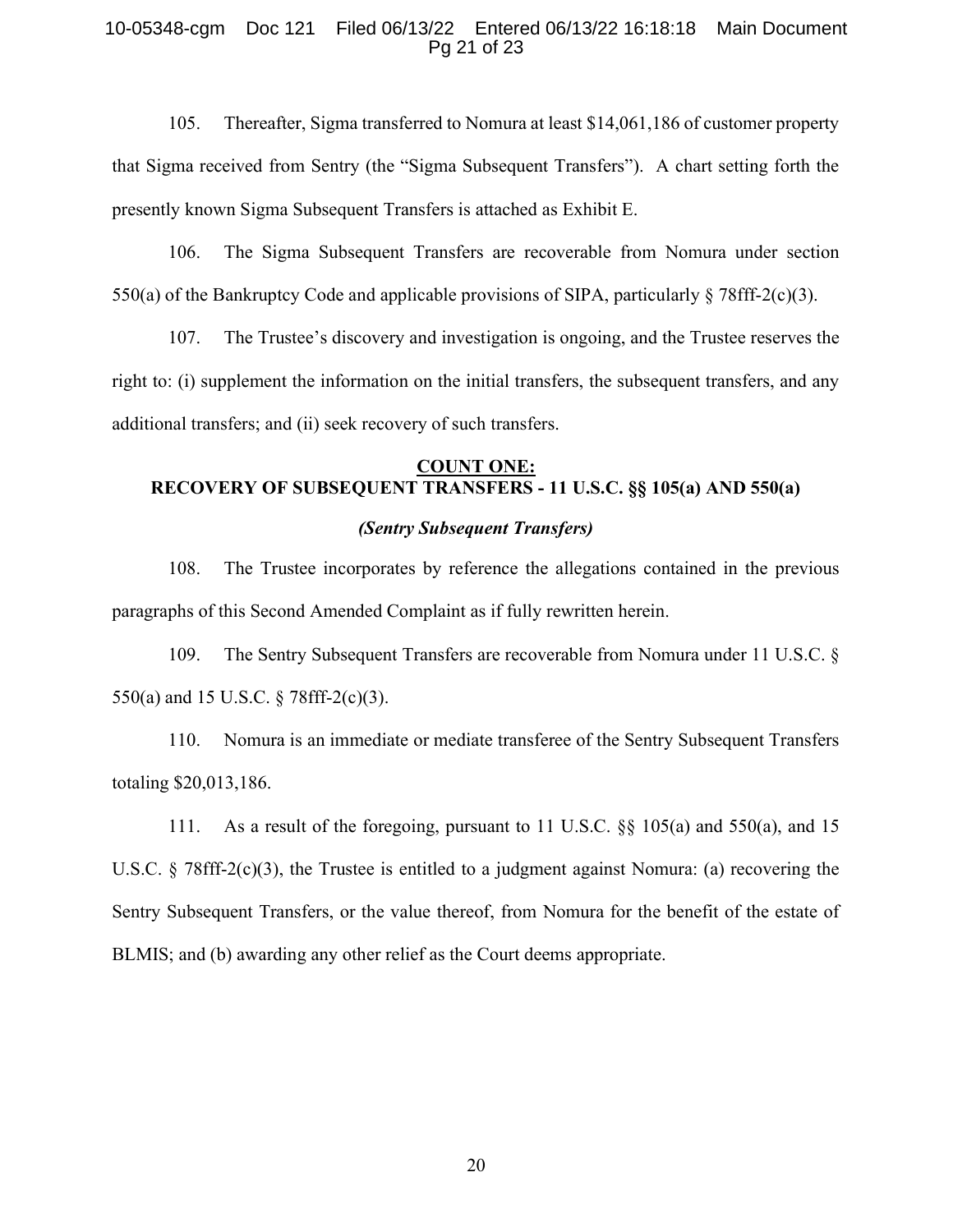# COUNT TWO: RECOVERY OF SUBSEQUENT TRANSFERS - 11 U.S.C. §§ 105(a) AND 550(a)

#### (Sigma Subsequent Transfers)

112. The Trustee incorporates by reference the allegations contained in the previous paragraphs of this Second Amended Complaint as if fully rewritten herein.

113. The Sigma Subsequent Transfers are recoverable from Nomura under 11 U.S.C. § 550(a) and 15 U.S.C. § 78fff-2(c)(3).

114. Nomura is an immediate or mediate transferee of the Sigma Subsequent Transfers totaling \$14,061,186.

115. As a result of the foregoing, pursuant to 11 U.S.C. §§ 105(a) and 550(a), and 15 U.S.C. § 78fff-2(c)(3), the Trustee is entitled to a judgment against Nomura: (a) recovering the Sigma Subsequent Transfers, or the value thereof, from Nomura for the benefit of the estate of BLMIS; and (b) awarding any other relief as the Court deems appropriate.

WHEREFORE, the Trustee respectfully requests that this Court enter judgment on Counts One and Two in favor of the Trustee and against Nomura as follows:

(a) Recovering the Sentry Subsequent Transfers, or the value thereof, from Nomura for the benefit of the estate;

(b) If Nomura challenges the avoidability of the Sentry Initial Transfers, the Trustee seeks a judgment under Fed. R. Bankr. P. 7001(a) and (9) declaring that such Transfers are avoidable pursuant to 15 U.S.C. § 78fff-2(c)(3), sections 105(a), 544(b), 547(b), 548(a), and 551 of the Bankruptcy Code, and §§ 273-279 of the NYDCL, as applicable, and as necessary to recover the Subsequent Transfers pursuant to Section 550 and 15 U.S.C. § 78fff-2(c)(3);

(c) Awarding the Trustee prejudgment interest from the date on which the Sentry Subsequent Transfers were received by Nomura;